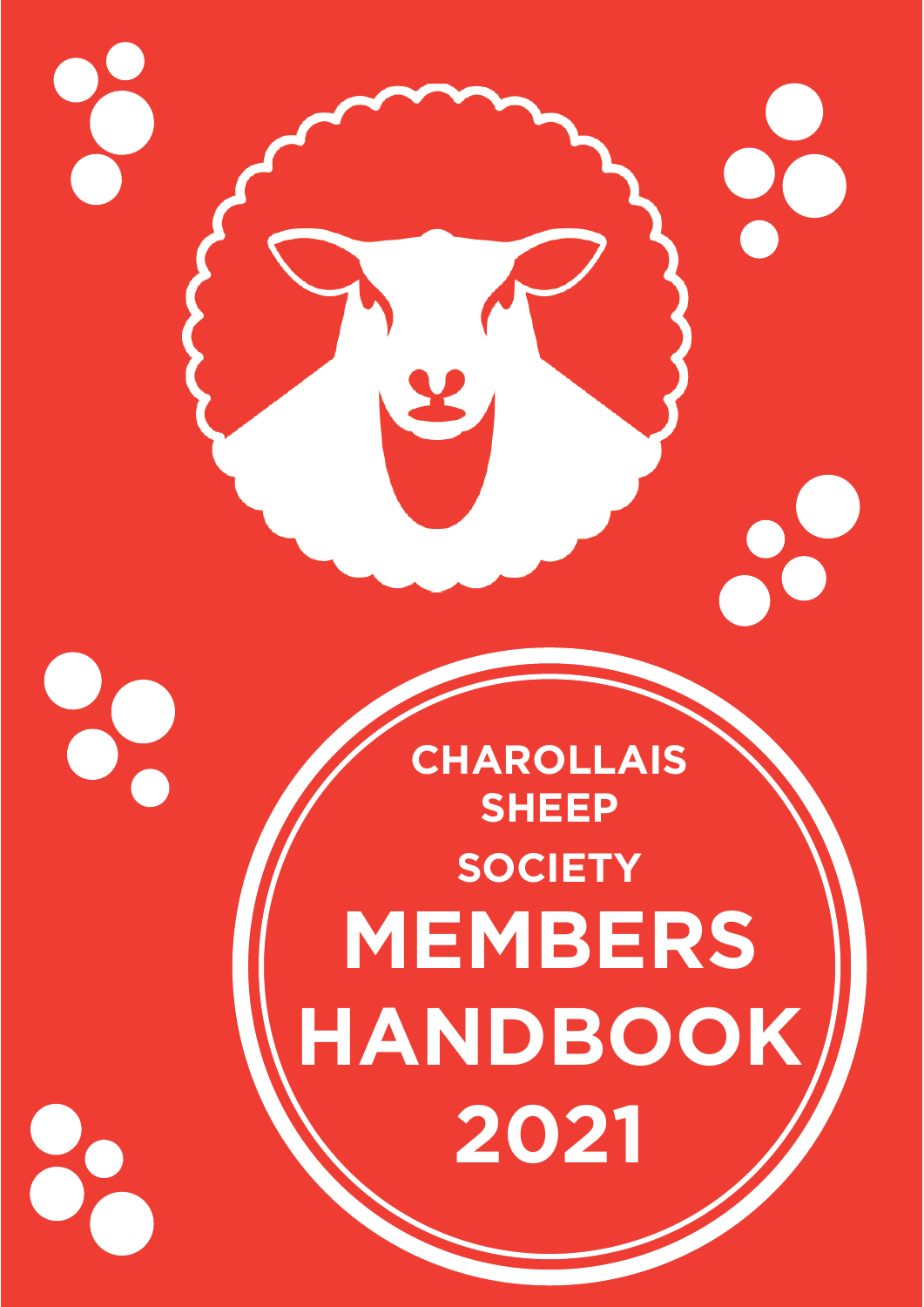### **BRITISH CHAROLLAIS SHEEP SOCIETY LTD**

Incorporated December 1977 Company No : 1341920 A Registered Charity No : 282757

### **SOCIETY OFFICES**

Youngmans Road, Wymondham, Norfolk. NR18 0RR Tel: 01953 603335 E-mail: office@charollaissheep.com Web Site: www.charollaissheep.com

> **COMPANY & BREED SECRETARY** Carroll Barber

### **ASSISTANT BREED SECRETARY**

Elaine Tinsley

## **ACCOUNTS**

Liz Harmer

### **PEDIGREE RECORDS SECRETARY**

Wendy Brown

### **SOCIETY INSPECTOR**

Robert Gregory Tel: 01939 291466 Email: robertsgregory@outlook.com

#### **NATIONAL CHAIRMAN**

#### **CHARLES SERCOMBE**

Sandlands Farm, Frisby On The Wreake, Nr. Melton Mowbray, LE14 2NS Tel: 01664 434760 Email: charles.sercombe@btopenworld.com

#### **IMMEDIATE PAST CHAIRMAN**

#### **ARWYN THOMAS**

Fferm Bryngwyn, Llanboidy Road, Whitland, Carms. SA34 0EB Tel : 01994 240261 Email: arwyn.1@btinternet.com

#### **CHAIRMAN OF F&GP**

#### **CHARLES SERCOMBE**

Sandlands Farm, Frisby On The Wreake, Nr. Melton Mowbray, LE14 2NS Tel: 01664 434760 Email: charles.sercombe@btopenworld.com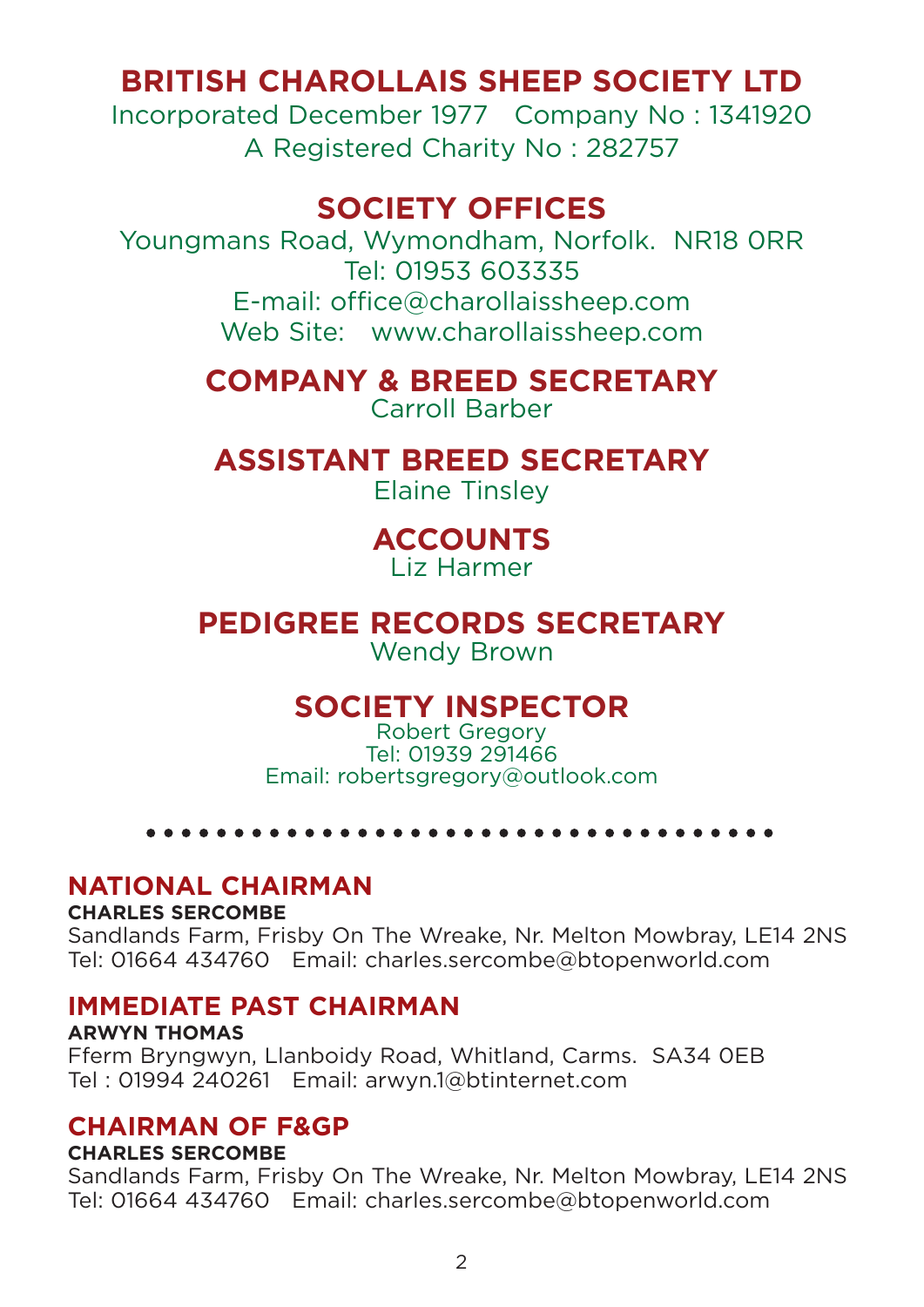### **REGIONAL OFFICERS - MARCH 2021**

#### **Chairman Vice Chairman SCOTLAND RUSSELL GRAY TBC**

Langside Farm, Kirkfieldbank Mobile: 07973 404962 Email: langside15@gmail.com

#### **NORTH OF ENGLAND DAVID NORMAN DEBORAH WHITCHER**

Kirkhouse Farm, Setmurthy Manor Cottage, Skewsby Mobile: 07795 363543 Mobile: 07813 050163 Email: davidkirkhouse@gmail.com Email: debswhitcher@gmail.com

#### **EAST OF ENGLAND STUART DUNKLEY TBC**

Hyde Farm, Blisworth Rd, Northampton Mobile: 07981 789376 Email: stuartdunkley@btinternet.com

#### **CENTRAL REGION CECIL THOMAS DAVE ROBERTS**

New Farm, Fosse Road, Wolston Leasowes Farm, Kenley, Shrewsbury Mobile: 07442 533899 Mobile: 07854 550606

#### **WALES ADRIAN DAVIES EMYR HUGHES**

Mobile: 07796 352304 Tel: 01348 840602

#### **SOUTH WEST AMY PEDRICK TOM NEWTH**

Churchill Farm, Buckfastleigh, Devon 3 West Park, Castle Cary Mobile: 07854 611090 Mobile: 07402 919827

#### **NORTHERN IRELAND SHEILA MALCOMSON NORMAN MCMORDIE**

Mobile: 07753 310603 Tel: 02897 511181

Email: cecil.thomas@btconnect.com Email: daveroberts1975@hotmail.co.uk

Glanbrydan Farm, Manordeilo Bronwydd, Wolfscastle, Haverfordwest Email: adrian.davies@apha.gsi.gov.uk Email: info@bronwyddcharollais.co.uk

Email: amypedrick@btinternet.com Email: theprestleighflock@gmail.com

29 Ringclare Road, Donaghmore Riverdale Lodge, Saintfield, Co. Down Email: ringclarefarm@hotmail.com Email: norman.mcmordie@gmail.com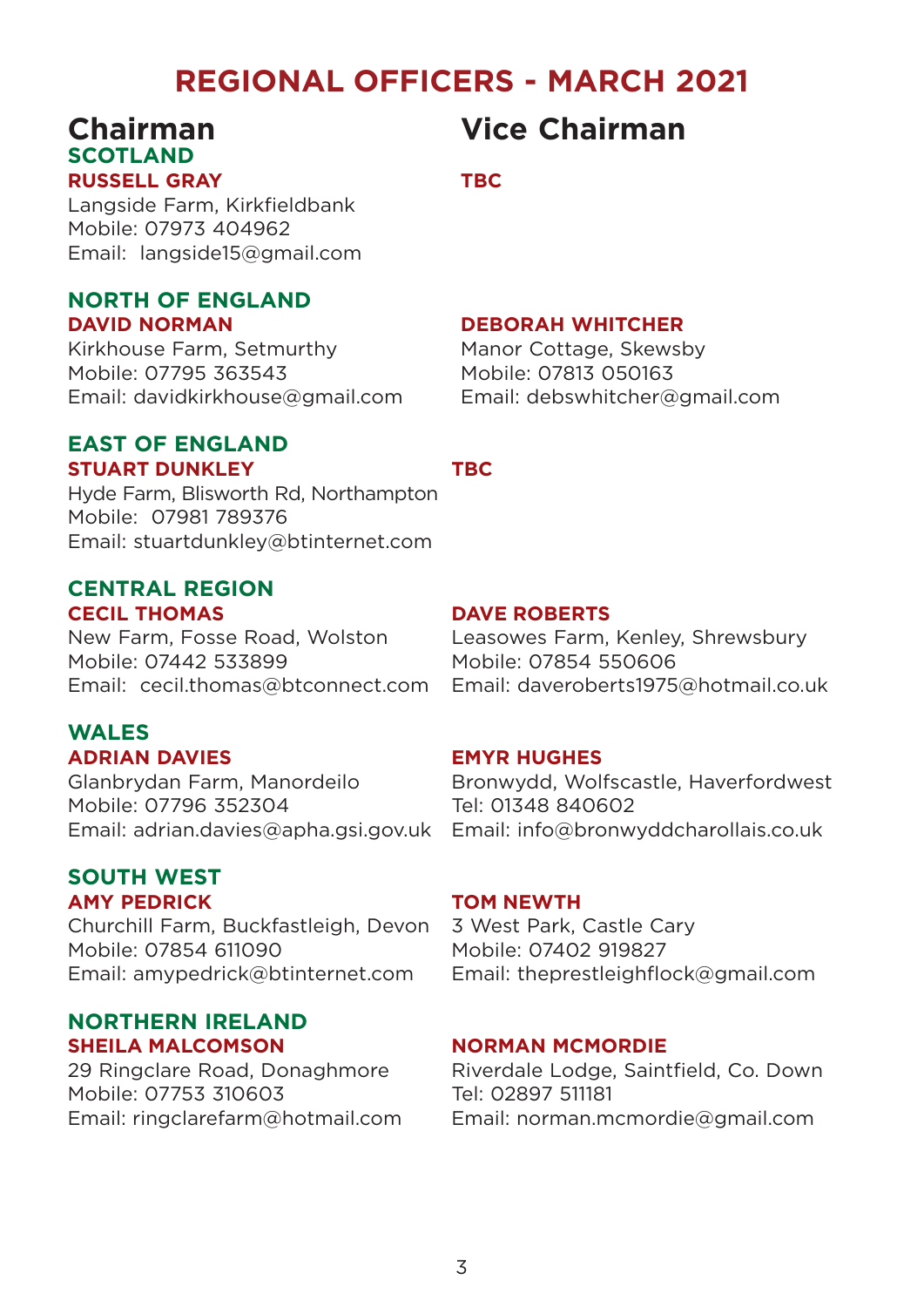| <b>SALE</b>                              | DATE                                                | FEE PER<br>EEP<br>풊<br>ENTRY          | <b>COMM</b><br><b>RATE</b> | CLOSING DATE<br>FOR ENTRIES | <b>LAST DATE FOR</b><br><b>SUBS 12 NOON</b> | clauses in the Members<br><b>NOTES - see additional</b><br>Handbook                                      |
|------------------------------------------|-----------------------------------------------------|---------------------------------------|----------------------------|-----------------------------|---------------------------------------------|----------------------------------------------------------------------------------------------------------|
| WORCESTER<br><b>PREMIER +</b><br>FEMALES | Clive Roads, McCartneys<br>Saturday 26th June       | $AT = E48$<br>F40 + V                 | 5%                         | 21st May                    | 23rd June                                   | See page 10                                                                                              |
| EXPORT SALE<br><b>NONNANDIN</b>          | Monday 26th July<br>George Wylie                    | $T = \pounds24.00$<br>$E2O + VA$      | 6%                         | 25th June                   | 23rd July                                   | See page 8                                                                                               |
| <b>SHREWSBURY</b>                        | Jonny Dymond, Halls<br>Tuesday 27th July            | $£10 + VAT = £12.00$                  | 5%                         | 29th June                   | 26th July                                   |                                                                                                          |
| BUILTH WELLS NSA<br>EARLY                | Christopher Greg, Hereford<br>Monday 2nd August     | $£5 + VAT = £6.00$                    | 6%                         | <b>Ist July</b>             | SOth July                                   | females will also be taken for this sale.<br>Entries for empty Charollais<br>See page 14<br>$* \atop *}$ |
| EXETER NSA                               | Wednesday 18th August<br>Russell Steer, Kivells     | $I = \text{\pounds}6.00$<br>$ES + VA$ | 6%                         | <b>Sth July</b>             | 18th August                                 | Open to females and non-MV<br>flocks                                                                     |
| CARLISLE                                 | Harrison & Hetherington<br>Friday 27th August       | $£10 + VAT = £12.00$                  | 5%                         | Vlnr 1318                   | 27th August                                 | females will also be taken for this<br>Entries for empty Charollais<br>sale. See page 13                 |
| BUILTH WELLS MAIN<br>SALE                | Christopher Greg, Hereford<br>Monday 20th September | $£6 + VA = £7.20$                     | 6%                         | <b>5th August</b>           | 17th September                              | females will also be taken for this sale.<br>Entries for empty Charollais<br>See page 14<br>$*$          |
| BALLYMENA                                | Monday 20th September<br>Foster Gowdy               | $£10 + VAT = £12.00$                  | 5%                         | 20th August                 | 17th September                              |                                                                                                          |
| <b>WELSHPOOL</b>                         | Thursday 30th September<br>N R Lloyd & Co           | $£10 + VAT = £12.00$                  | 5%                         | 3rd September               | 29th September                              |                                                                                                          |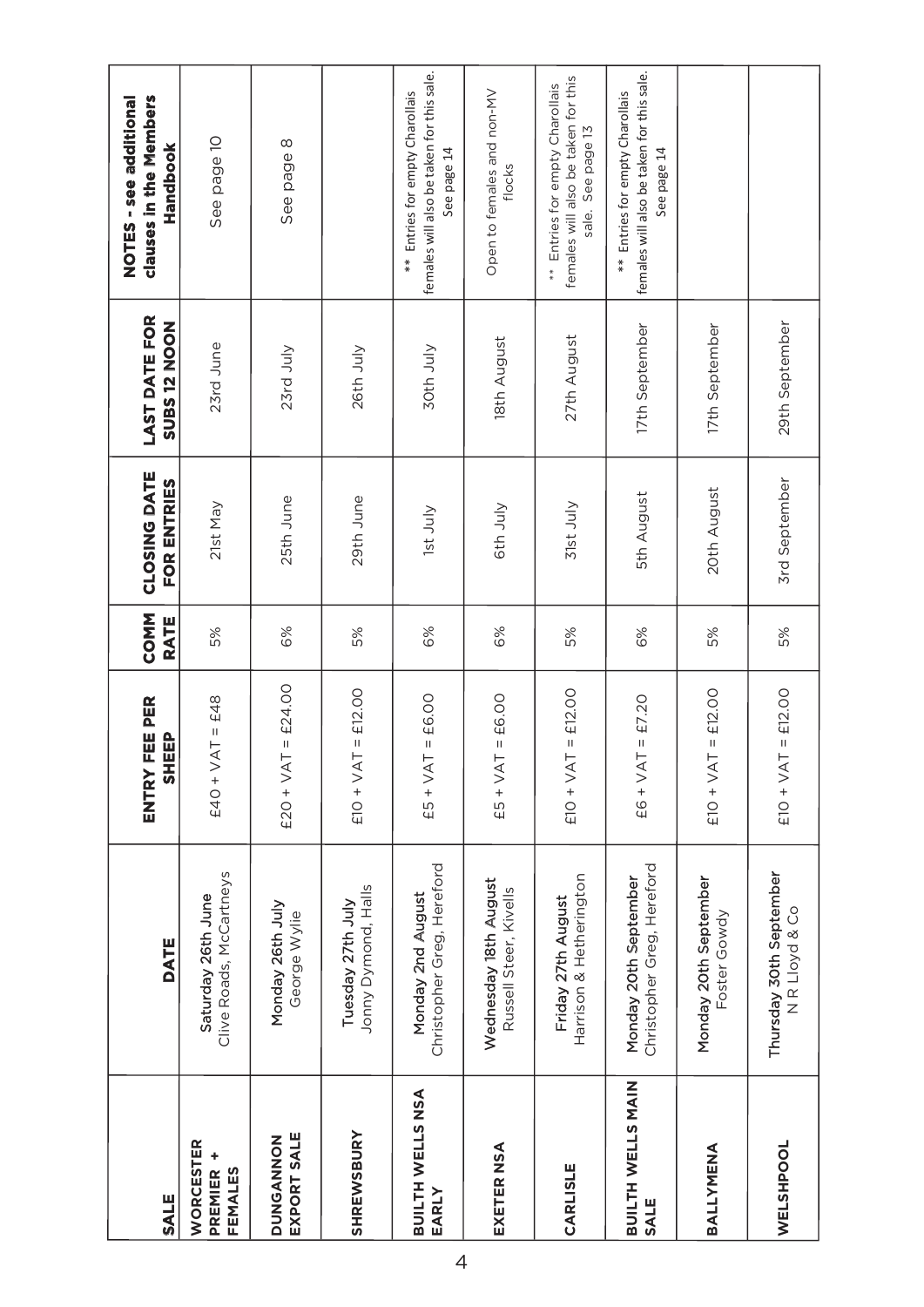|                                          |                                                     | IN-LAMB EWE & EWE LAMB SALES                                              |    |                |              |                                                                                                 |  |
|------------------------------------------|-----------------------------------------------------|---------------------------------------------------------------------------|----|----------------|--------------|-------------------------------------------------------------------------------------------------|--|
| EXETER                                   | Russell Steer, Kivells<br>Friday 8th October        | $£10 + VAT = £12.00$                                                      | 5% | 10th September | 7th October  | Open to non-MV flocks                                                                           |  |
| SKIPTON                                  | Saturday 9th October<br>Ted Ogden, CCM              | $£10 + VAT = £12.00$                                                      | 5% | 10th September | 8th October  |                                                                                                 |  |
| NONNAPION<br>EXPORT                      | Monday 25th October<br>George Wylie                 | $T = £24.00$<br>$E2O + VA$                                                | 6% | 24th September | 22nd October | See page 8                                                                                      |  |
| EAST OF ENGLAND<br>REGION FEMALE<br>SALE | TBC                                                 | $£10 + VAT = £12.00$                                                      | 5% |                |              |                                                                                                 |  |
| <b>WELSHPOOL</b>                         | John Jones, N R Lloyd & Co<br>Saturday 6th November | $£10 + VAT = £12.00$                                                      | 5% | 8th October    | 5th November |                                                                                                 |  |
|                                          |                                                     | EMPTY FEMALE SALES - SEE SECTION G4 (page 13) OF THE HANDBOOK FOR DETAILS |    |                |              |                                                                                                 |  |
| CARLISLE                                 | Friday 27th August                                  | $£10 + VAT = £12.00$<br>PEN<br>PER                                        | 5% | S1st July      | 27th August  | females will also be taken for this<br>Entries for empty Charollais<br>sale. See page 13<br>$*$ |  |
|                                          |                                                     |                                                                           |    |                |              |                                                                                                 |  |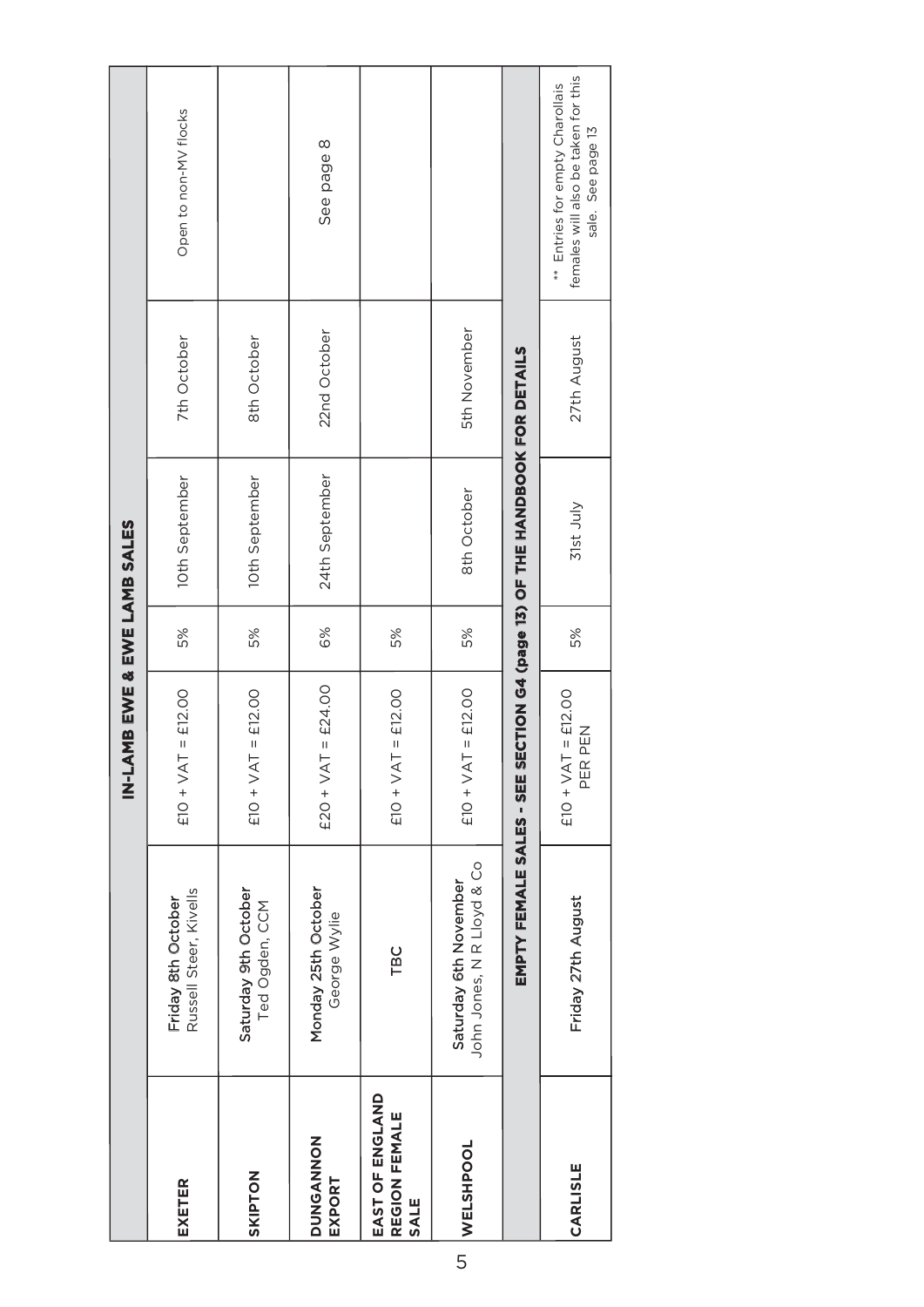## **DETAILS OF PRIVATE SALES 2021**

### **to be held under the auspices of the Society.**

### **Saturday 12th June Worcester Livestock Market "THE CHAROLLAIS COLLECTION SALE" Females with Figures**

Vendors - Andrew Walton & Mark Rushbrooke, plus entries from the Dudston and Bicton flocks. A top selection of 25 Recorded females

### **+ The Dalby Coral Celebration Sale**

Vendor - Charles Sercombe Major reduction sale of over 100 Recorded ewes. Auctioneers : Clive Roads, McCartneys

### **Saturday 2nd October WORCESTER "SAUCY SALE"**

Vendors - Robert Gregory and William Ingram Guest consignors - Adrian Davies, Abbie Moseley, Gregor & Bruce Ingram, Cecil & Janette Thomas, Stuart Dunkley, Dewi Evans, James Danforth, Gethin Davies, Hannah Sloan, Ben & Amelia Watts, Jonathan & Carroll Barber and Mike Alford.

Auctioneers : Clive Roads, McCartneys

### **Saturday 16th October HIGH FLYERS Females Production Sale - Hereford Market**

Vendors - Jennifer Curtis, Tim Prichard, Arwyn Thomas, David & Paul Curran, together with Justin Evans, Jeremy Price, Emyr Hughes, David & Johnathan Norman and Colin Bowen.

Auctioneers : Greg Christopher, Hereford Market

### **Saturday 13th November Tullyear Reduction Sale - Beattie Livestock Yard**

Vendors - Drew & Stephen Cowan. Auctioneers : Richard Beattie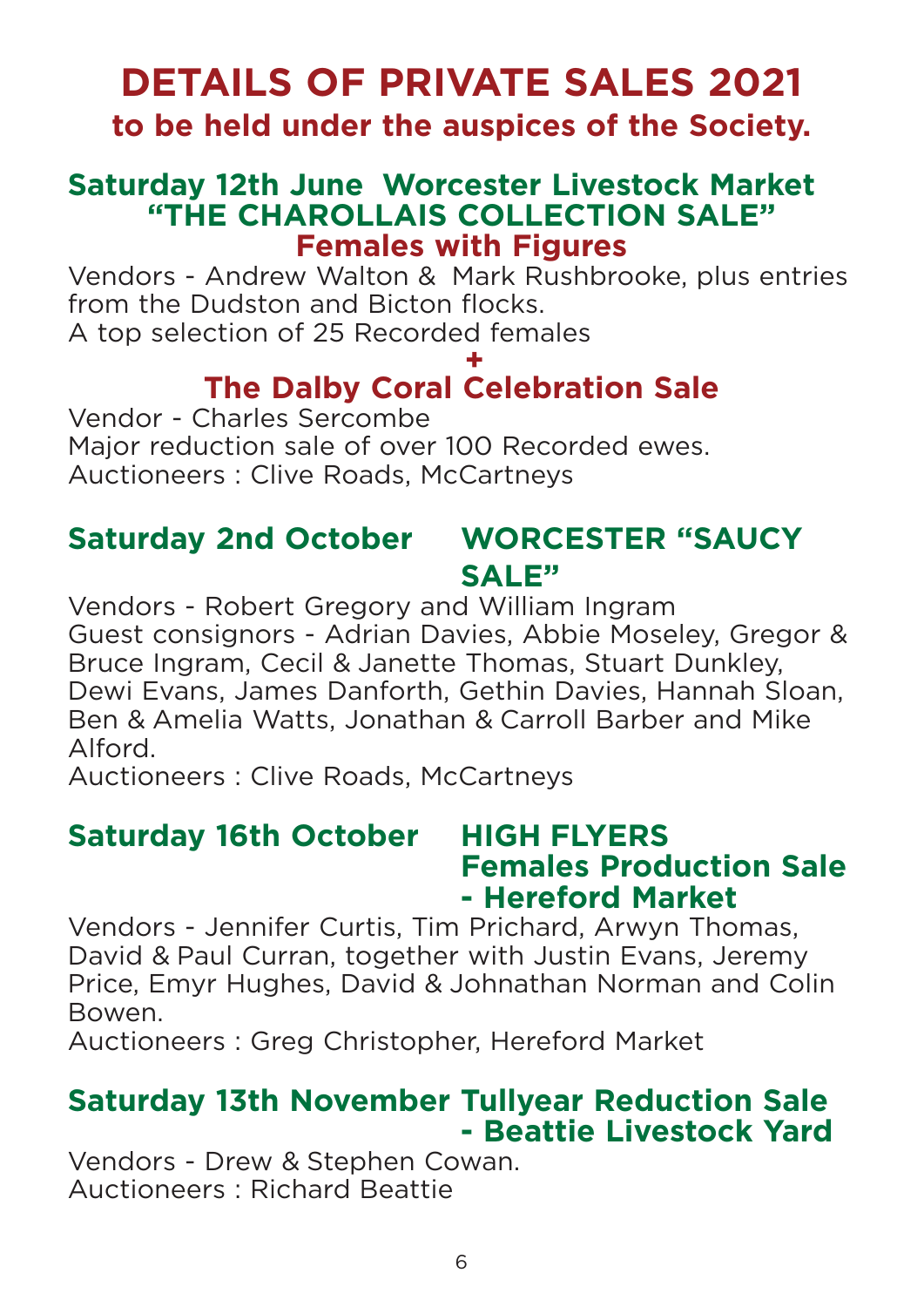### **SALES HANDBOOK 2021**

All Charollais Sheep exposed for sale under the auspices of the British Charollais Sheep Society Ltd. shall be subject to and in accordance with the Conditions of Sale which are available from the Society Office or the Auctioneers.

### **A. ENTRY**

- A.1 A full list of official sale dates and venues is listed in this handbook, together with entry fees, closing dates, rates of commission and last date for substitute entries.
- A.2 Entries will only be accepted via the grassroots online system (www.grassroots.co.uk/charollais.html), or on the Standard Entry Form (paper or electronic) - both available from the office.
- A.3 Entries will only be accepted from fully paid up members.
- A.4 If full payment is not received for a sale entry and there is already an outstanding balance on the account, sheep will not be entered for that sale. This will be adhered to on all occasions.
- A.5 Entries must be submitted to the office by the closing date, including all information in full; late entries may not be accepted. No responsibility will be accepted for the late or incorrect submission of information.

### **B. ELIGIBILITY FOR ENTRY**

- B.1 All sheep must have been birth notified prior to entry into an official sale. Any animal not so entered will be charged the penalty rate for Birth Notification fee without exception.
- B.2 All sales are for MV Accredited sheep, except the Exeter sales (male & female) which will have a non-MV section. However, all sheep will be sold under the auspices of the Society and liable for inspection. Northern Ireland is MV clear and therefore has no scheme.
- B.3 All sheep (male and female) entered in the Worcester Premier Sale must be R1 Genotype and have Full Pedigree Status. Any Birth Notified animals will be upgraded at the time of entry.

Flocks that are not scrapie monitored, that wish to be eligible for export, must have had the test sample taken by their veterinary surgeon.

- B.4 All FEMALE SHEEP entered for sale must be Full Pedigree status.
- B.5 All adult female sheep entered for official Society in-lamb ewe sales must have been scanned as in lamb (see Rule G1.), except for Exeter and Melton female sales where empty ewes are accepted.
- B.6 For all rams sold at official sales, ownership of all semen rights shall be deemed to pass to the new owner. The vendor of a ram may elect to retain semen for their own use or for sale to a third party if this is stated in the sale catalogue and re-iterated by the auctioneer at the time of sale.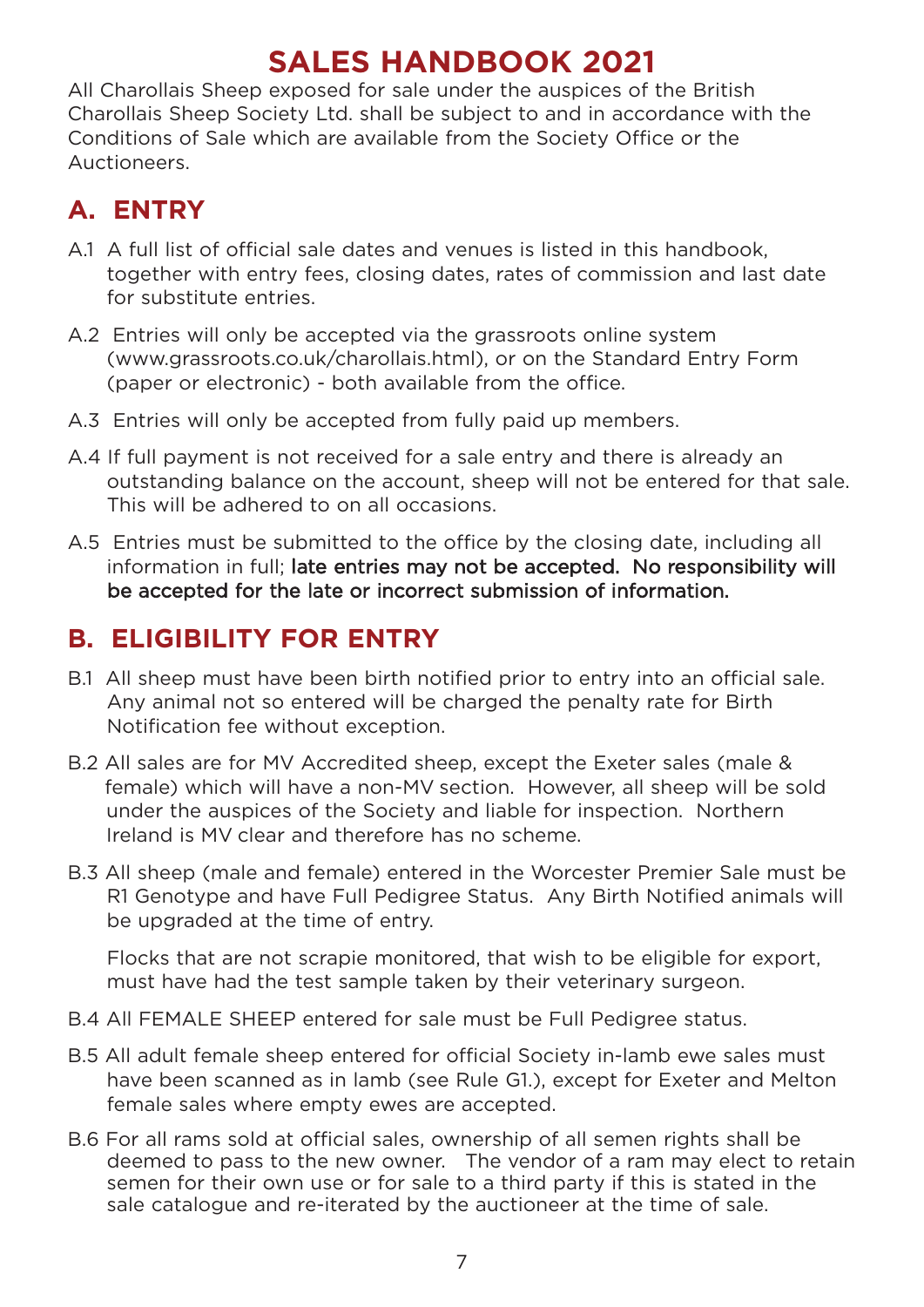#### **B.7 EXPORT SALES AT DUNGANNON - PREMIER SALE & FEMALE SALE**

Members need to be aware that regulations may change as a result of Brexit and as soon as we are aware of the changes, members will be informed. All entries for these two Export Only sales must either be from :-

Scrapie Monitored Flocks - All sheep must be genotype ARR/ARR or ARR/ARQ. Tissue samples can be taken by the flock owner and sent via the Charollais office to be tested by Agrobiogen.

Paperwork is available through the local DVO for Export Status Sales - if in doubt, check with the regional Chairman

Remember, rams going to an export sale must be continuously resident on farm for 60 days before the sale date.

All rams must be brucella tested by your vet, within 1 month of the sale.

Non-scrapie monitored flocks - all sheep going to an export sale must be genotype ARR/ARR, you will not get paperwork for the sale if this is not the case. Blood samples must be taken by your vet, but can now be sent directly to Agrobiogen in Germany. Non-scrapie flocks cannot use DIY tissue sampling

All rams must be brucella tested as for scrapie flocks.

Female Sale in Dungannon - only in lamb shearling ewes and ewe lambs can be entered. All shearling ewes must be scanned in lamb and a maximum of 20 sheep per vendor will be allowed. The same rules as for the Premier Sale apply regarding genotypes.

Dungannon Premier Sale Ballot Position - the sale will be split into 3 sections, vendors will be drawn into 1 of these sections. Within the sections a random ballot will be drawn to determine the order of selling. All 2nd runs of rams will come after the 3 sections. For the following year the 3 sections will be rotated; ie the front section will move to the middle, middle to end and end to front. Also the vendors will be re-drawn within their sections to determine their place in the sale. New vendors will be allocated proportionally a section by ballot.

Dungannon enquiries to Sheila Malcomson - email: sheilam29@hotmail.co.uk

B.8 As a guide animals should achieve the following minimum weights:-

|                       | Sales (other than the Premier) Worcester Premier |          |
|-----------------------|--------------------------------------------------|----------|
| Ewe Lambs             | 55 kgs.                                          | 55 kgs.  |
| Ram Lambs             | 60 kgs                                           | 65 kgs.  |
| Shearling/Senior Ewes | 70 kgs.                                          | 80 kgs.  |
| Shearling/Senior Rams | 90 kgs.                                          | 100 kgs. |

#### **C. DOCUMENTS TO SEND WITH YOUR ENTRY FORM C.1 Completed entry form.**

**C.2 Payment -** If full payment is not received for a sale entry and there is already an outstanding balance on the account, sheep will not be entered for that sale. This will be adhered to on all occasions. Payment should be made by Direct Debit, bank transfer (details on page 26) or card payment over the phone.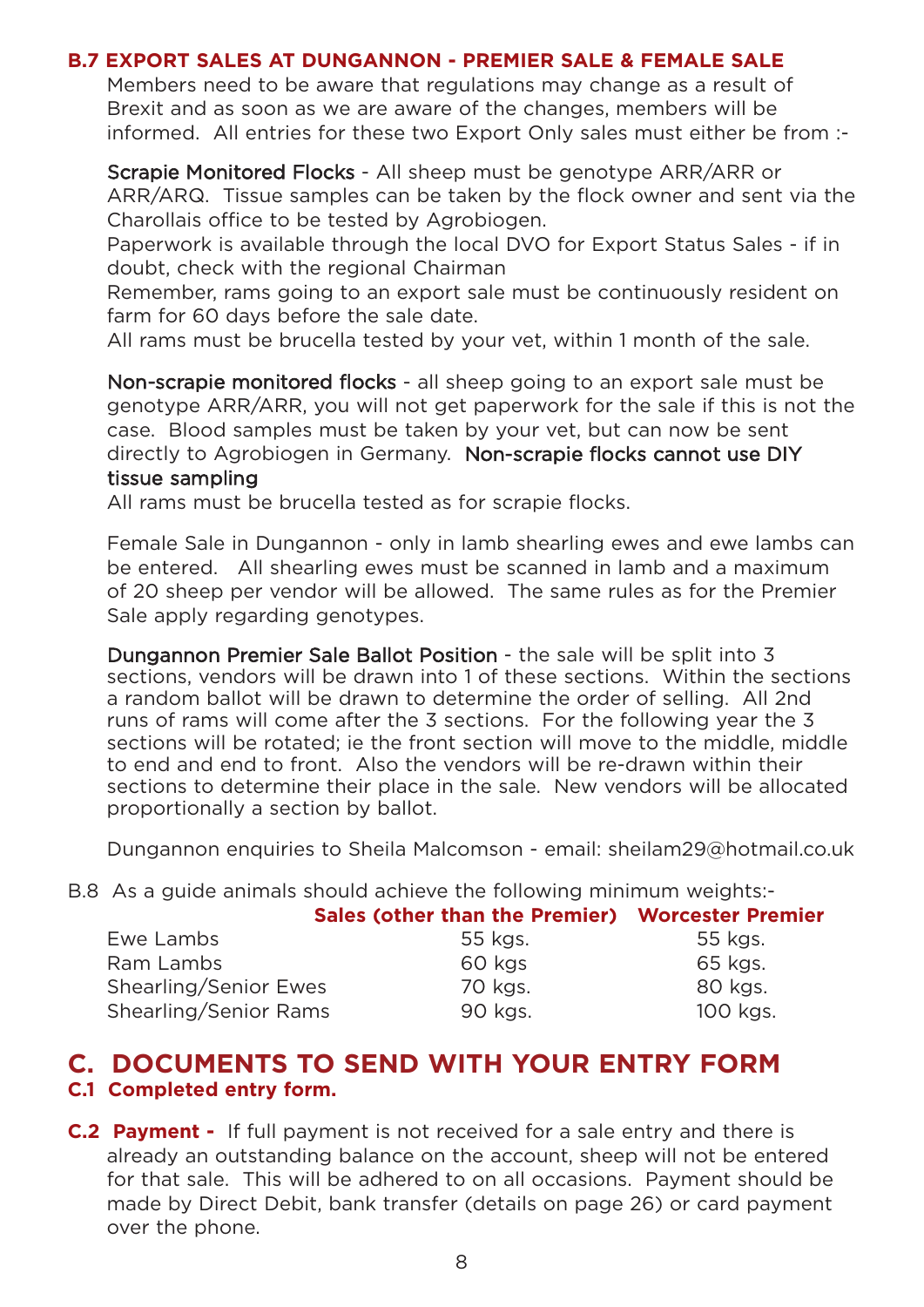- **C.3 Pedigree certificates** (where applicable)
- **C.4 Scrapie Genotype results**  The Society will only accept information on the scrapie genotype of those animals exposed for sale, to be included in the catalogue under the following conditions. The genotype information on sires/dams will NOT be included:-
- 1. The scrapie genotype of each animal is guaranteed to be correct by the person whose name appears as the Vendor in the catalogue.
- 2. Copies of individual scrapie genotype certificates must be sent to the Society with the sale entry form. For Worcester Premier Sale the original copy of the Scrapie Genotype Certificate must be sent to the Society prior to the sale. These will be attached to the pedigree certificate for distribution to purchasers at the sale.
- 3. Vendors may not display information of scrapie genotype for any animal which has not been submitted to the Society under the above rules or without the certificate being available for viewing.

### **D. CATALOGUING**

- **D.1 Photographs** Photographs of individual lots may be included in the catalogues for all sales at a cost of £20.00 + VAT each. These will also be included on the website at no additional cost. The Society reserves the right to reject poor quality or low resolution images.
- **D.2 Reduction of entries** The Society reserves the right to make a proportional reduction in the number of sheep entered within any category if they deem it necessary. Should a reduction be necessary the number of male Birth Notifications made by the breeder in the current year may be used to calculate the reduction of Ram Lambs and the previous year for Shearling Rams.
- **D.3 Runs of sheep** The maximum number of sheep per run will be 10, with the exception of NSA ram sales where the maximum number permitted will be as per the NSA ruling for that sale. **Special rules apply for the Worcester Premier Sale for runs and ballot procedures.**
- **D.4 Ballot** At all official Society Sales the order of selling is carried out in accordance with the following rules.
- 1) Sales of less than 4 vendors per section a random ballot will be carried out.
- 2) Sections with 4 7 vendors, the 1st and last from the previous year will be set aside.
- 3) Sections with 8 11 vendors, the 1st and last 2 vendors from the previous year will be set aside.
- 4) Sections with 12+ vendors, the 1st and last 3 vendors from the previous year will be set aside.
- 5) Sections with 30+ vendors the 1st and last 6 vendors from the previous year will be set aside.

Once the vendors have been set aside the ballot will be drawn for the first and last places. The set aside names are then returned to the list and the rest of the ballot drawn.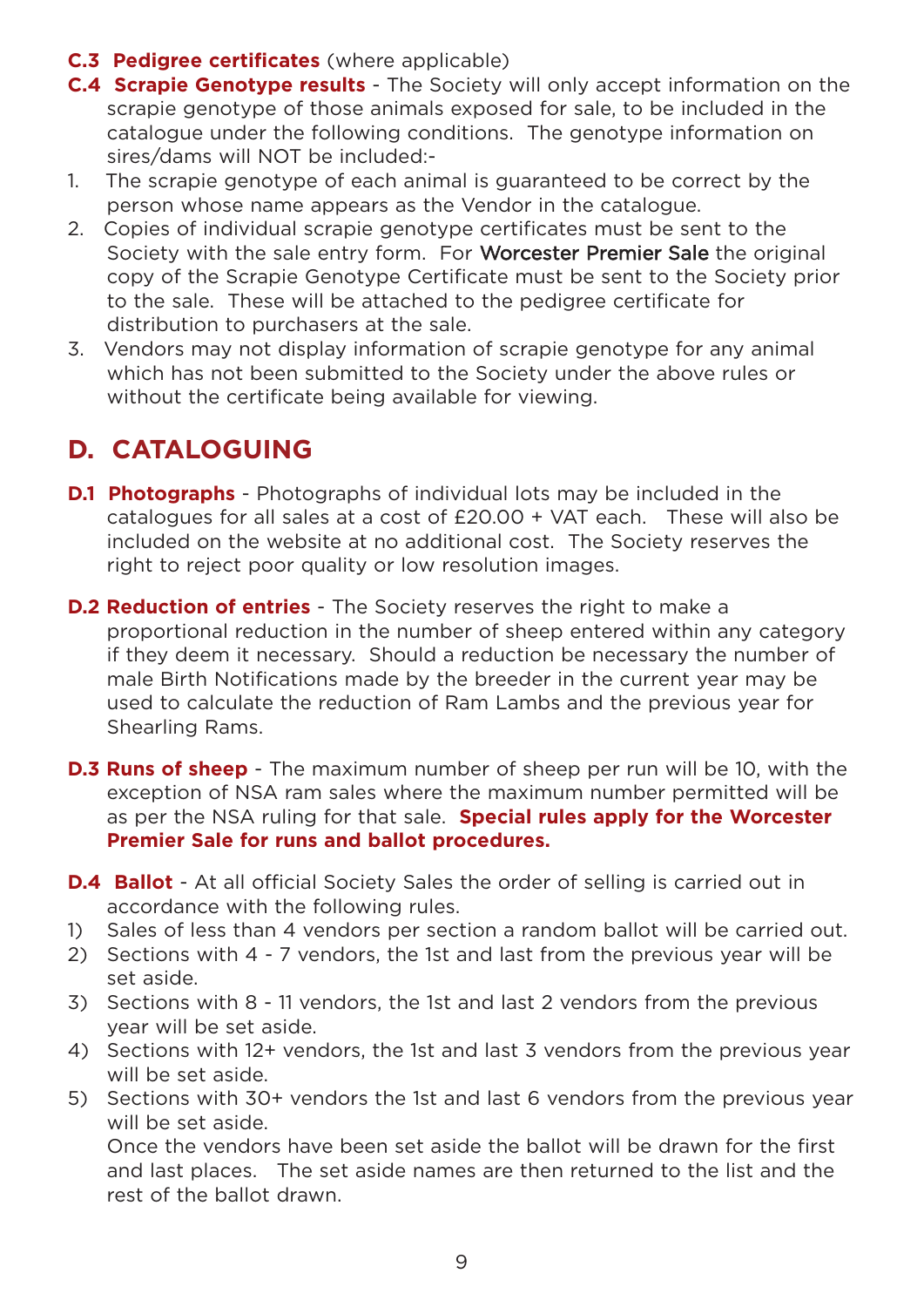New vendors will not be penalised. Breeders are reminded that the ballot for each sale is carried out in isolation from other venues. At NSA sales the ballot is carried out by the NSA in accordance with their current rules.

**D.5 WORCESTER PREMIER SALE - Ballot & runs rules - The maximum number** of rams that may be entered by one flock will be 10 ram lambs and 10 shearlings.

Runs - the maximum number of ram lambs or shearling rams per run shall be limited to 5 per vendor. Those vendors wishing to sell more than 5 per section may do so but their 2nd run of sheep will be balloted at the end of all the 1st runs for that category. The first 5 rams from a vendor will be balloted in the 1st run and any remaining in the 2nd run. Vendors may NOT move their entry from its allocated ballot position, even if sheep in their first run are not foward for sale.

Ballot Position - the sale will be split into 3 sections, vendors will be drawn into 1 of these sections. Within the sections a random ballot will be drawn to determine the order of selling. All 2nd runs of rams will come after the 3 sections. For the following year the 3 sections will be rotated; ie the front section will move to the middle, middle to end and end to front. Also the vendors will be re-drawn within their sections to determine their place in the sale. New vendors will be allocated proportionally a section by ballot.

Penning and Welfare of Animals - The auctioneers have requested in order that the penning arrangements at the market are safe for the containment of sheep, that vendors do not use more straw (or other bedding) than to cover the second bar of the gates. This is to ensure the safety of your sheep and that all vendors are treated in the same manner.

#### **E. PRE-SALE ARRANGEMENTS**

**E.1 Substitutes -** Substitutes are allowed at all official sales. These must be made to the Society's office by the time and date stated for each sale (this is generally 12 noon on the working day before inspection takes place).

Substitutes must be in the same age category and the same scrapie genotype or better if declared in the catalogue. This information may either be 'phoned in or emailed. If vendors appear at the sale with an animal that does not correspond to the entry (original or substitute) then they will be rejected.

So that the pedigree catalogue for each sale is not degraded, vendors may only substitute a certain number of sheep dependant on the number they have entered. The scale for substitution will be as follows:-

- 
- Up to 3 sheep entered 1 substitute allowed
- 
- 4 6 sheep entered 2 substitutes allowed

7 or more sheep entered - 3 substitutes allowed

These changes must be notified to the office, who will in turn inform the auctioneers and inspector of the ear numbers of the sheep to be presented for sale - no further alterations will be accepted.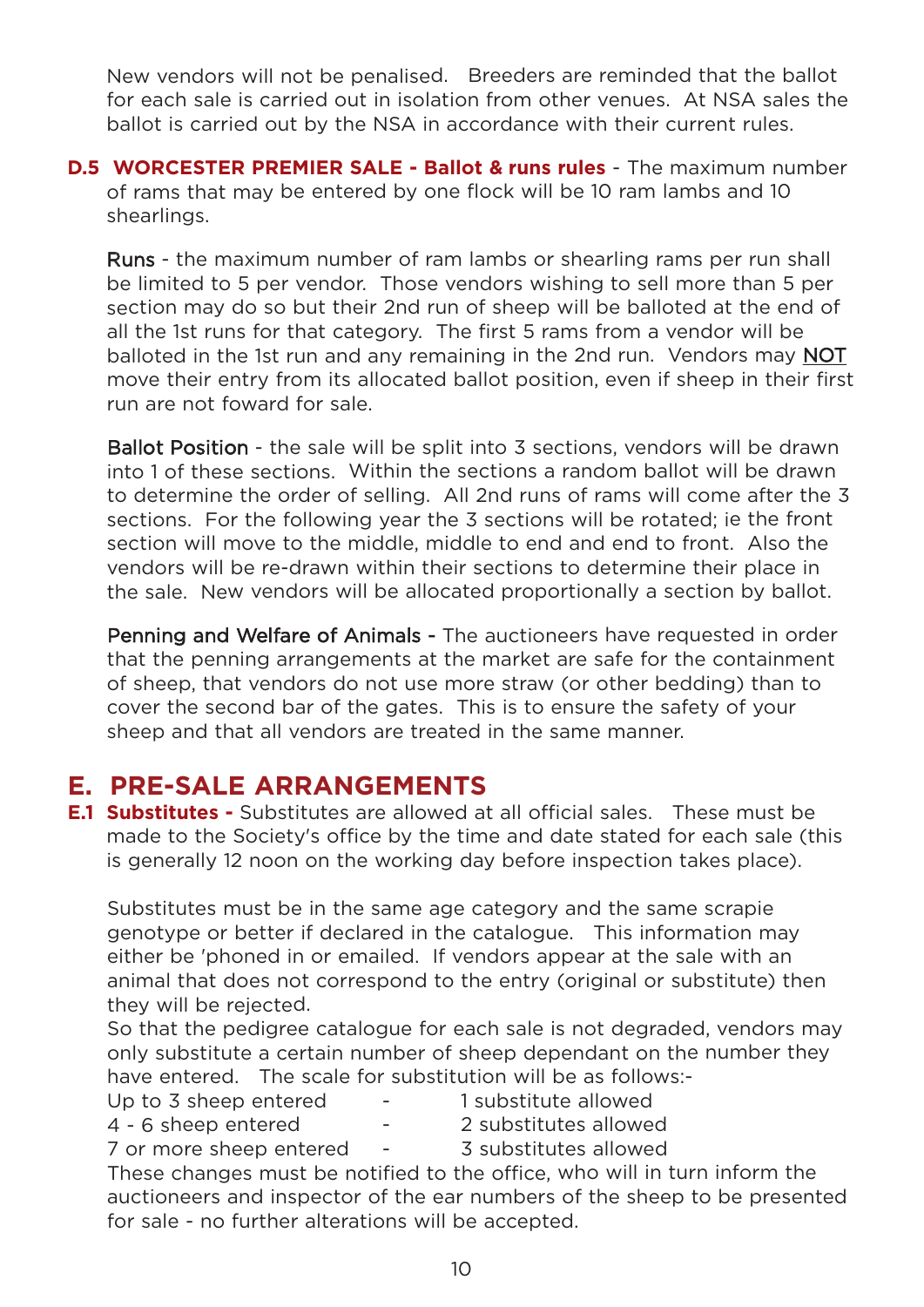For female sales vendors may be allowed a greater number of substitute entries, where scanning results have rendered the animals not suitable for sale. Substitute entries will be accepted for the Premier Sale and a separate catalogue will be printed to be available at the sale. In all instances, substitutes will only be accepted that are within the same category.

### **F. PROCEDURE AT SALES**

**F.1 Inspection procedure -** All sheep must be presented for inspection in the marked area. No sheep are to be unloaded and penned without prior instruction.

At NSA Builth sales, the inspection will be carried out by the NSA officials.

All sheep that are rejected by the Inspector must be removed from the market. We reserve the right to mark sheep that have not been removed from their pens by the required time.

All sheep must be marked with their lot number by use of a paint brand prior to inspection. Unmarked sheep will not be inspected. The Society expressly forbids the use of OP dips and other obnoxious substances within the sale area or prior to sale.

- **F.2 TIMES OF ENTRY & INSPECTION -** These will be issued to all vendors, and must be adhered to, to prevent penalties being imposed for late arrivals.
- **F.3 INSPECTION -** At all official sales the Society may appoint a panel of inspectors who shall consider the points listed below. The Society's inspector is empowered to disbar any animal from the sale which does not comply with any of the matters contained in clauses 1 - 7. The inspector's decision shall be final and binding to all concerned and neither the inspector, the Society, nor the Auctioneers shall be liable to the owner of such animals or any other person or company for damage or for any loss arising out of such rejection.
- 1. That the animal's identification is as required by legislation and the Society and corresponds to the ear number as entered for sale. Animals without the correct identification will be rejected from the sale.
- 2. The animal is not suffering from any infectious or contagious disease.
- 3. All rams must have two adequately sized testicles of approximately the same size and normal consistency.
- 4. That the animal is of a quality commensurate with the level set by the Society and is of adequate weight for the age and shows no malformation in structure.
- 5. The teeth are in the correct position. Account will be taken of the age of the animal.
- 6. There is no abnormal deviation in the structure of feet and/or legs.
- 7. Ewes shall be sound in udder. **Inspection is a condition of entry of the Society and compliance with this inspection shall in no way form a guarantee to the purchaser of the animals so inspected.**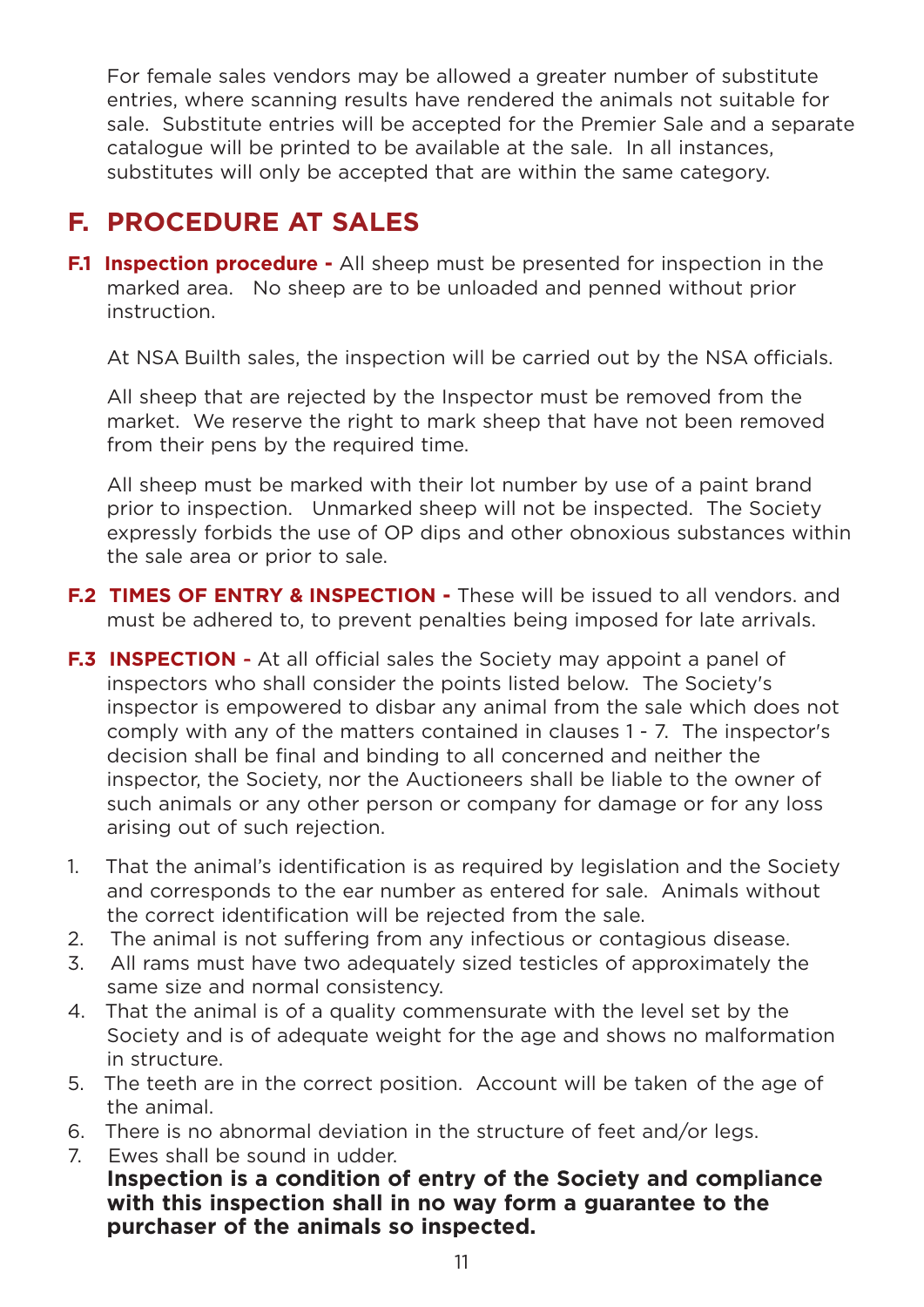Breeders are also reminded that although the Society welcomes the presentation of untrimmed sheep at Society events these animals must be paint branded with their lot number. Untrimmed animals should be presented clean and tidy.

**F.4 SHOW CLASSES** - Show classes will be held at some events. The classifications for each sale and the name of the judge will be circulated to all vendors prior to the sale.

Entries at all Society Sales, shall be restricted to 2 entries per class per vendor. The Judging of Pen classes will take place at certain sales and details of this will be given in the catalogue.

- **F.5 DISPLAY OF ROSETTES/PERFORMANCE DATA Only cards or rosettes** won at the sale at which the animal is present may be displayed, along with standardised authentic Signet information. Winners of the pen classes will be issued with one prize card for their pen.
- **F.6 MINIMUM SELLING PRICES -** General minimum selling prices will apply to all sales held under the auspices of the British Charollais Sheep Society (with the exception of Dispersal Sales). Minimum selling prices vary for the Worcester & Dungannon Premier Sales.

| <b>MINIMUM SELLING PRICES</b> | <b>General Sales</b><br><b>All Regions</b> | Dungannon | Worcester<br>Premier |
|-------------------------------|--------------------------------------------|-----------|----------------------|
| Rams, Senior/Shearling        | 300 gns                                    | 400 gns   | 500 gns              |
| Ram lambs                     | 250 gns                                    | 300 gns   | 400 gns              |
| <b>Empty Shearling Ewes</b>   | $200$ gns                                  |           | 500 gns              |
| <b>Empty Ewes</b>             | 180 gns                                    |           |                      |
| In-lamb Shearling Ewes        | 300 gns                                    |           |                      |
| In-lamb Ewes                  | $200$ gns                                  |           |                      |
| Ewe Lambs                     | $200$ gns                                  |           |                      |

### **G. SPECIAL RULES FOR IN LAMB EWE SALES HELD UNDER THE AUSPICES OF THE SOCIETY**

**G.1 IN-LAMB GUARANTEE -** Council have ruled that all ewes must be guaranteed by the vendor as scanned in lamb, and are guaranteed in lamb as of the date of the sale and for a period of 7 days following.

For Dispersal Sales only, vendors may elect to sell the sheep as 'running with ram' where no guarantee is implied. Ewe lambs may be sold as empty.

#### **G.2 INFORMATION FOR IN-LAMB FEMALE SALE CATALOGUES**

- 1. All information must be submitted on one form and by the closing date for the sale. Anything received after this date will not be included.
- 2. All female sheep must have their pedigree certificate submitted with their entry or a request for the animal to be upgraded.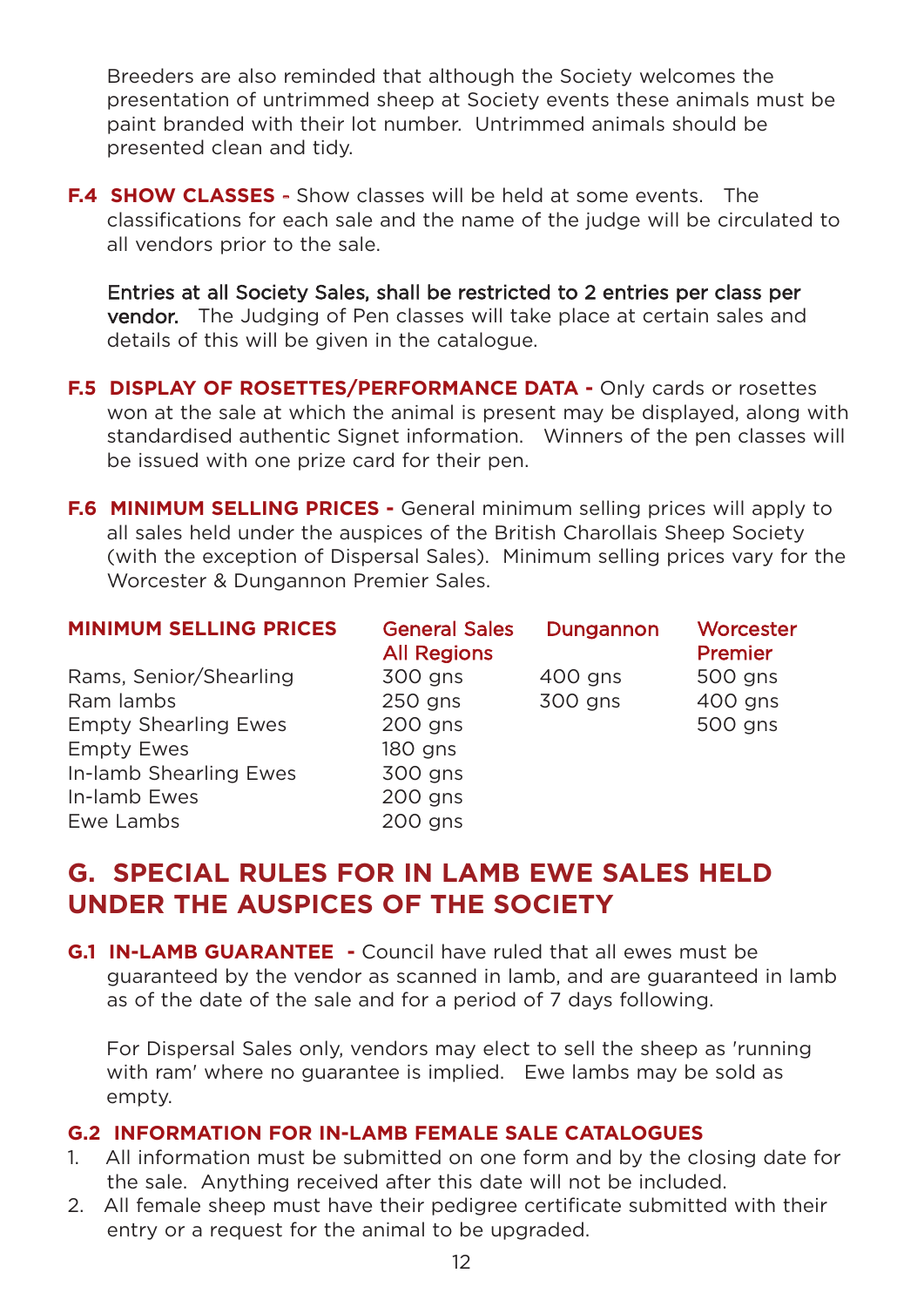- 3. All in-lamb ewes must have their service details submitted with the entry form.
- 4. All Charollais service sires as stated in the catalogue must be Full Pedigree Registered, at the time of entry. Entry will not be accepted for females that are in-lamb to sires that are not Full Pedigree Registered.
- 5. All in-lamb ewes must have their scanning details submitted to the office by the substitute entry deadline (at the latest).
- 6. These requirements must relate to substitute entries i.e. all information must be available at the time of substitution.
- 7. The Society reserves the right to scan all female sheep at time of arrival at the market.
- 8. The Society will accept for sale registered Charollais ewes that have been mated to rams other than registered Charollais. These will be catalogued at the conclusion of the main sale of in-lamb ewes; irrespective of their scrapie monitored flock status.
- 9. Exeter NSA & Melton Mowbray sales can take empty females at this time, or running with the ram.

### **G.3 SCRAPIE MONITORING AT FEMALE SALES**

There will be two sections of segregated animals at Skipton, Melton Mowbray and Welshpool female sales. Section 1 will be for sheep from Scrapie Monitored Flocks and animals tested ARR/ARR by blood samples submitted to SRUC. Section 2 will be for all other entries. This will simplify the system and help scrapie monitored flocks with the movement of their sheep.

SCRAPIE MONITORING IS A FLOCK HEALTH SCHEME RUN BY SRUC.

### **G.4 RULES FOR EMPTY FEMALE SALES**

- G.41 Entry fee is £10 per pen to hold a maximum of 5 empty ewes.
- G.42 All females are to be Birth Notified
- G.43 No information on breeding will be included in the catalogue.
- G.44 Sheep may be of any age (ewes, shearlings, lambs) but not mixed within the pen.
- G.45 All sheep must be correct in teeth and udder.
- G.46 All sheep are guaranteed empty at the time of sale by the vendor.
- G.47 The Society will check that all sheep have been birth notified.
- G.48 No genotyping is required.
- G.49 Entries of Full Pedigree animals will be accepted at £10 each (1 per pen). Pedigree details for these sheep will be entered into the catalogue.
- G.50 The same rules apply for all substitutions.

### **H. REFUNDS**

A full refund of entry fees will be issued in the following circumstances :-

- H.1 Cancellation of the sale, with no alternative date offered;
- H.2 The flock is barred from selling due to disease restrictions imposed by government.
- H.3 The flock has a veterinary certificate confirming the animals are unfit for sale due to infectious or contagious disease.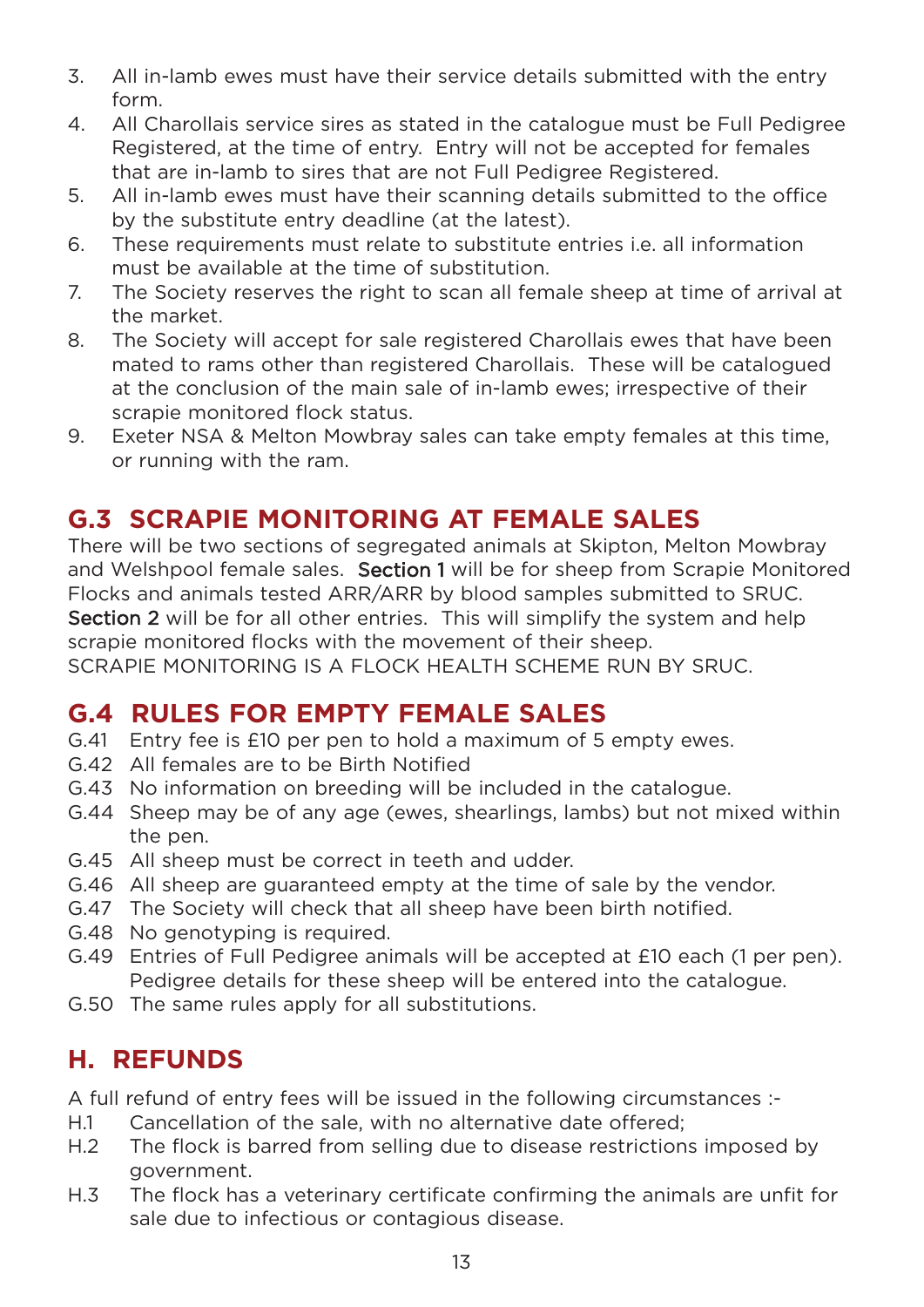### **I. NATIONAL SHEEP ASSOCIATION SALES**

Builth Wells I Monday 2nd August Exeter Wednesday 18th August Builth Wells II Monday 20th September

- **I. 1** These sales are held in conjunction with the National Sheep Association. Therefore **TWO ENTRY FORMS MUST BE COMPLETED** - an NSA form and a BCSS standard form.
- **I. 2 NSA Entry Forms -** Builth Wells sales NSA entry forms should be obtained from: - Jane Smith, NSA Sale Secretary, Long Wood Farm, Trostrey, Usk, Monmouthshire NP15 1LA Tel: 01291 673939 email:nsasmtp@gmail.com

Completed NSA entry forms for Builth Wells sales to be returned to:- Hereford Market Auctioneers, The Livestock Centre, Roman Rd, Hereford HR4 7AN Tel: 01432 761882

Exeter Sale NSA entry forms should be obtained from and returned to:- Sue Martyn, NSA South West Ram Sale Secretary, Hornacott Barton, Boyton, Launceston, Cornwall. PL15 9RL Tel: 01409 271385. - Email: suem@nationalsheep.org.uk

**I. 3 Females at NSA Sales -** At both Builth Wells sales a limit will be set of 6 females per vendor/breed. The vendor must be a consignor of a ram/s for that breed. Females may also be entered for Exeter NSA sale. BCSS Entry Forms for all NSA sales are to be returned to the Society.

### **J. SALE DEFINITIONS**

- **J.1 DISPERSAL SALE -** The term "Dispersal Sale" shall apply where all the registered stock are sold and the registered prefix and reference letters are given up by the breeder. Any subsequent registrations shall be under a new flock prefix and reference.
- **J.2 RETENTION OF SEMEN & EMBRYOS -** For all rams sold at official sales, ownership of all semen rights shall be deemed to pass to the new owner. The vendor of a ram may elect to retain semen for their own use or for sale to a third party if this is stated in the sale catalogue and re-iterated by the auctioneer at the time of sale.

Embryos which have been collected from ewes and are to be retained, must be declared by the vendor in the catalogue.

At a dispersal sale the vendor may elect to retain semen and/or embryos but a full declaration of the number of doses and/or embryos must be written in the catalogue. The vendor must further confirm if semen and/or embryos will be retained for third party sales or own use only.

**J.3 REDUCTION AND PRODUCTION SALES** - The term "Reduction" sale shall apply when the major number of the sheep in the flock are sold. The term "Production" sale shall apply when a proportion of the breeding stock from the flock and the product of the flock is sold.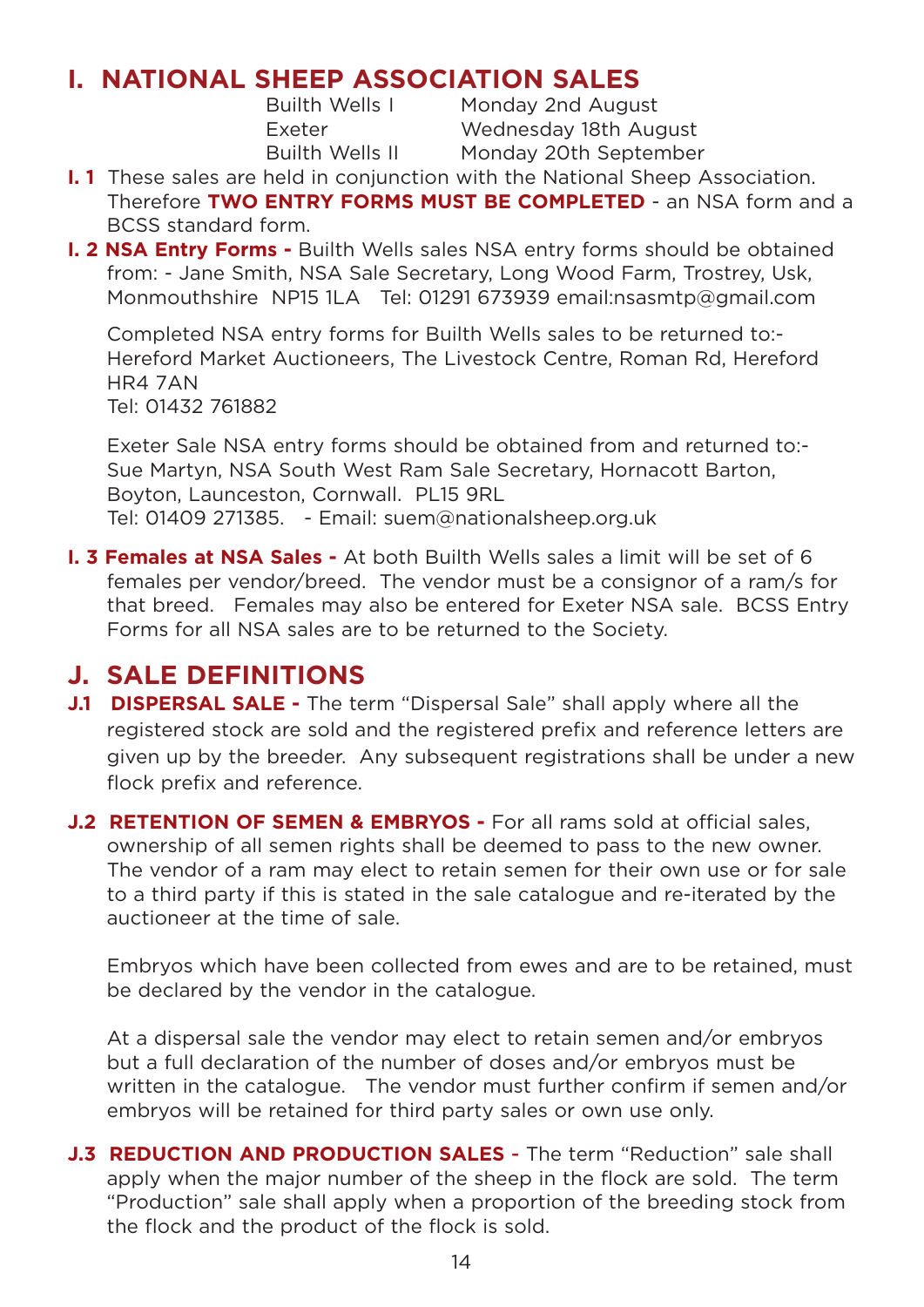### **EXTRACTS FROM THE BRITISH CHAROLLAIS SHEEP SOCIETY CONDITIONS OF SALE**

### **(4) FERTILITY GUARANTEES**

#### **(a) Rams and Ram Lambs**

(i) All rams and ram lambs are warranted by the seller capable of natural and effective service within three calendar months from the date of the sale. In the case of Worcester Premier Sale, this warranty is extended to four months. If at the expiry (the male fertility guarantee period) the ram or ram lamb has failed to prove himself capable of natural and effective service and a veterinary surgeon's certificate is lodged within 14 days from the date of expiry of the male fertility guarantee period with the auctioneers specifying that the ram is so incapable and further that the veterinary surgeon has inspected the buyer's breeding ewes and found them to be in normal responsible breeding condition and not in the aforementioned incapacity then the buyer may return the animal to the seller.

(ii) The animal shall be deemed incapable of natural and effective service if it fails to make at least one ewe pregnant during the male guarantee period under natural breeding conditions and is so certified as being incapable by veterinary surgeons certificate aforementioned. The Society recommends that the veterinary surgeon follows the "Guidelines on the examination of rams for breeding" and also the "SVS Examination Certificate" as issued by the sheep Veterinary Society.

(iii) The buyer shall throughout the male guarantee period give the animal full and sufficient opportunity to prove that he is capable of natural and effective service.

(iv) Ewes which have been "sponged" and or treated with hormone treatment to induce or synchronise ovulation shall not for the purpose of this guarantee be "in normal condition".

#### **(b) Ewes and Ewe Lambs**

(i) All females offered for sale are warranted not to be in lamb unless otherwise stated in the catalogue or announced by the auctioneer at the time of sale.

(ii) If within fourteen weeks after the day of the sale a female sheep warranted not in lamb as aforesaid proves to be in lamb and within sixteen weeks after the day of sale the purchaser gives to the auctioneers written notice supported by a certificate signed by a veterinary surgeon such female sheep has been proved to have been in lamb then if the sheep lambs naturally at a date which proves it to have been in lamb at the date of sale either the purchaser may return the sheep and her lamb if any to the Vendor or at the sole option of the Purchaser the Vendor shall pay to the Purchaser as and for ascertained and agreed liquidation damages to cover all expenses depreciation in value and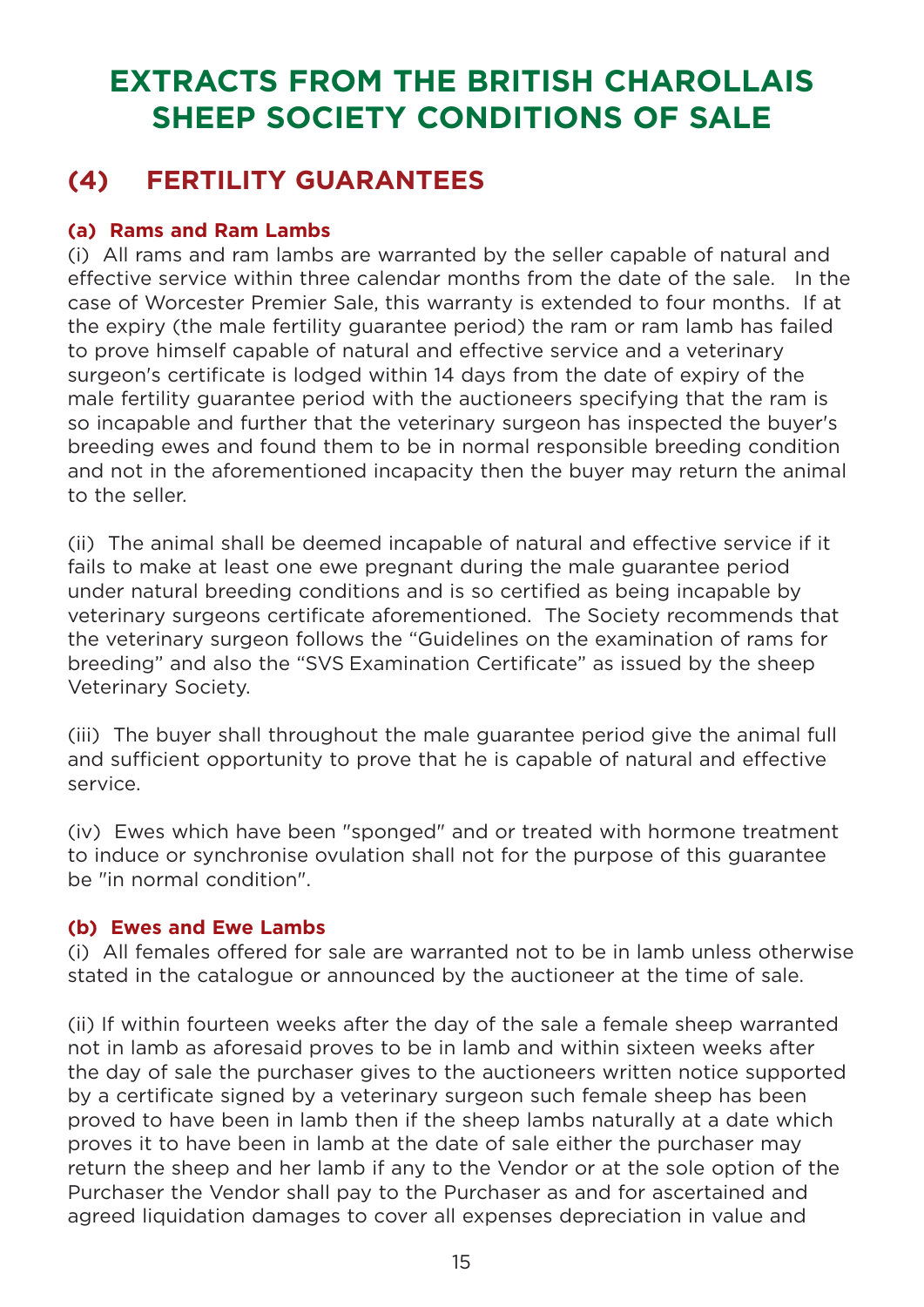other damages whatsoever a sum equal to 25% of the purchase price of the sheep.

(iii) If any female sheep which was described in the catalogue or at the time of sale as being "scanned in lamb" or in lamb proves not to have been in lamb at the time of sale and within 7 days after the day of sale the Purchaser gives written notice to the auctioneers of his intention to return the animal supported by a veterinary surgeon's certificate that such sheep has proved not to have been in lamb then the purchaser may return such sheep to the Vendor.

(iv) The Vendor shall specify in the catalogue the identification of the ram with which the female has been running.

(v) Except where stated to the contrary in the catalogue or at the time of sale every ewe described as with lamb at foot is warranted to be suckling all the lambs with which it is sold. If notice in writing is given to the auctioneer within 5 days after the day of the sale that there has been a breach of warranty then the Purchaser may return the ewe or ewes and lambs to the Vendor.

(vi) All females offered for sale are warranted correct in the mouth and udder at the time of sale unless otherwise described in the catalogue.

(vii) If any such sheep is proven to be unsound in mouth or udder that is to say is lacking any of 8 broad teeth or has damaged or worn teeth or defected udder and notice of such unsoundness is given to the auctioneer within 5 clear days after the day of sale supported by a certificate signed by a veterinary surgeon then either the purchaser may return the sheep to the vendor or at the sole option of the purchaser the vendor shall pay to the purchaser as and for ascertained and agreed liquidated damages to over all expenses depreciation in value and other damages whatsoever compensation at the rate of 66.66% of the purchase price.

#### **(c) It is hereby agreed that:-**

(i) Incapacity due to injury from whatever cause, illness suffered or contracted after the date of sale is not covered by the guarantee.

(ii) Death within the respective guarantee period voids any liability under this guarantee.

(iii) In cases where the Vendor insures his liability under the fertility guarantee the insurers shall assume the rights and remedies of the vendor under the guarantee subject to the terms of the insurance policy.

#### **These are extracts from the Society's official Conditions of Sale. If you require a full copy please contact the Society offices.**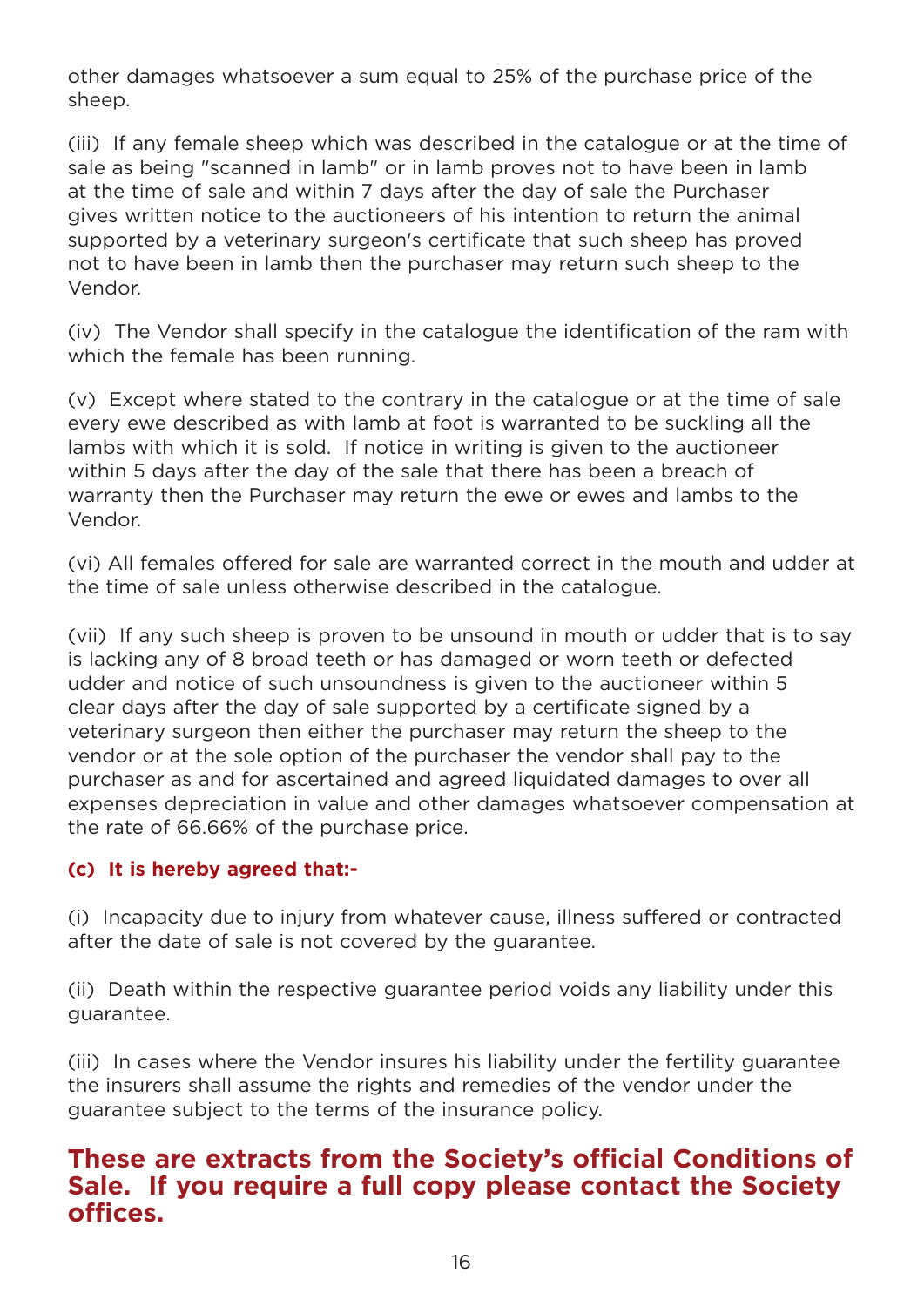### **RULES FOR IDENTIFICATION**

All lambs born from 1st December 2010 that are kept for breeding will require two ear tags - these must be breeding tags (not slaughter tags). One of these tags must be an EID tag and the other a visual tag. The EID tag must be yellow and the visual tag can be the colour of the breeders' choice. Breeders may select the type and manufacturer of the tag they prefer. It is preferable for the EID tag to be inserted in the lamb's left ear.

- 1. The lamb's individual number will be the ETAS number as allocated by the tag company. Therefore this number will run on from year to year and will correlate with the number of the electronic chip. Please enter this FIVE DIGIT NUMBER on your registration form. If your number is shorter than 5 digits we will insert leading zeros on our records.
- 2. Breeders will continue to add as 'Management Information' their BCSS Flock Letters. This can be either on just the visual tag or both tags. Some electronic tags do not have sufficient space for management information to be included.
- 3. In addition to your flock letters you will add two numerals to indicate the year of birth of the lamb; therefore for this year this will be '21'. This will be 'Management Information' and should be on either just the visual tag or both tags. This should be printed with your flock reference letters.

### **21ABC00123**

NB our lambing year starts from 1st December and so all lambs born on or after that date will have the '21' suffix.

This will have the advantage that the electronic number will tie up with the official Charollais number BUT we will add the year number on the data base so that you will be able to tell the year of birth on the pedigree certificate and from the visual tag.

On all documentation with the Society ie Birth Notification forms, Sale entry forms please insert the entire number ie 21ABC00123 etc. We need the suffix number in order to identify the sheep correctly.

#### **PLEASE CHECK WITH YOUR STATUTORY AUTHORITY FOR THE RULES ON EID & MOVEMENTS**

**ENGLAND AND WALES www.defra.gov.uk SCOTLAND www.gov.scot NORTHERN IRELAND www.daera-ni.gov.uk**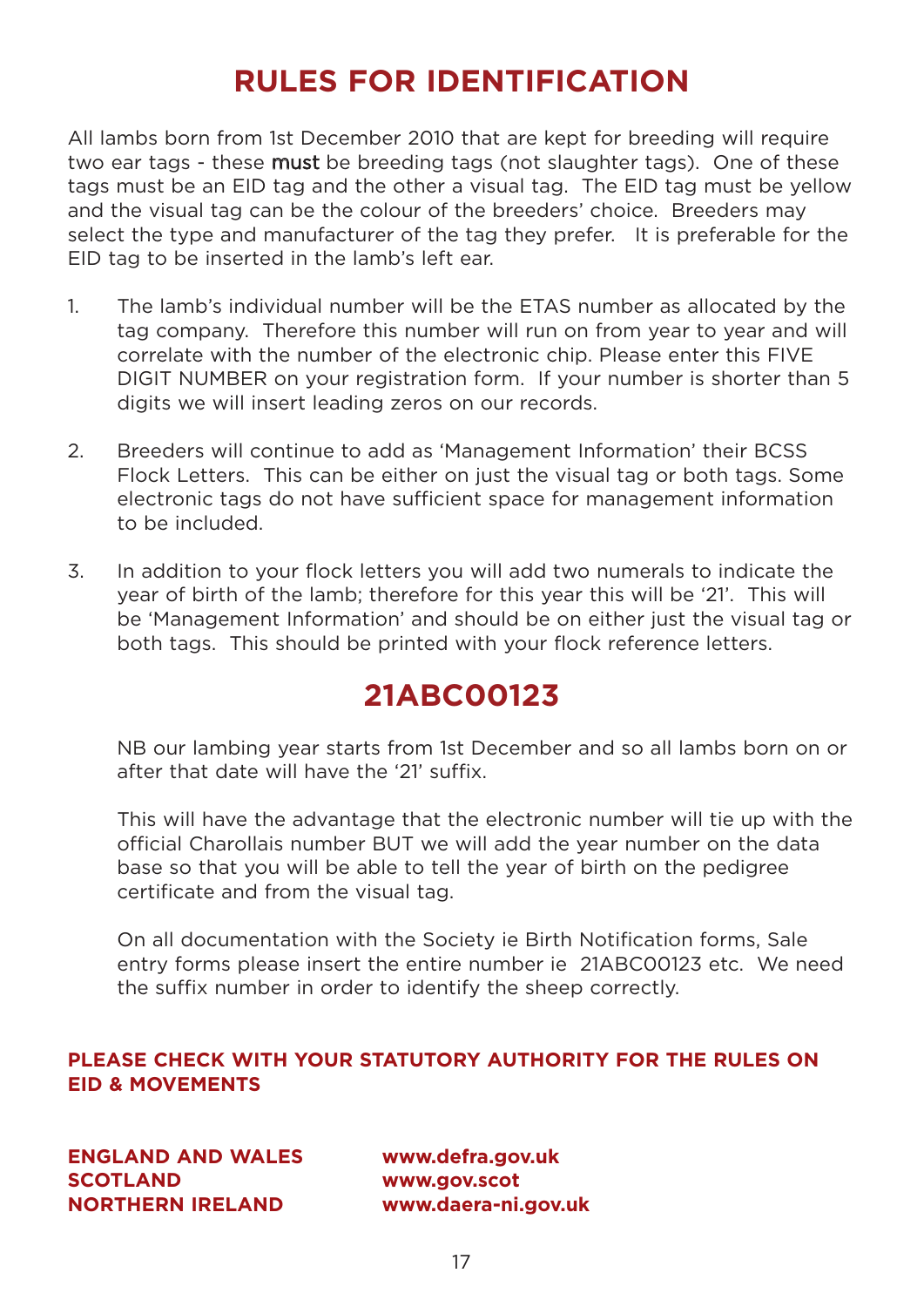### **REGISTRATION OF LAMBS BORN IN 2021**

Flocks who wish to maintain the pedigree status of their flock should enter the details of ALL lambs born on the Grassroots system or using an electronic form supplied by the office. Sheep must be birth notified in numerical order.

The breeder will then decide which animals to notify with the Society. All data is to be submitted to the Society BUT NO CHARGE WILL BE MADE FOR LAMBS THAT THE BREEDER DOES NOT WISH TO NOTIFY. Notifications and payment shall be submitted to the Society by the dates indicated below.

### **BIRTH NOTIFICATION SUBMISSION CHARGES**

| $0 - 2$ mths         | 2 mths to<br>30/09 in<br>year of<br><b>birth</b> | <b>After 1st</b><br><b>October</b>         | $0 - 2$ mths          | 2 mths to<br>30/09 in<br>year of<br><b>birth</b> | <b>After 1st</b><br><b>October</b> |
|----------------------|--------------------------------------------------|--------------------------------------------|-----------------------|--------------------------------------------------|------------------------------------|
| £2.00                | £4.00                                            | Grassroots Grassroots Grassroots<br>£10.00 | <b>Paper</b><br>£2.50 | <b>Paper</b><br>£5.00                            | <b>Paper</b><br>£12.00             |
| (E2.40)<br>incl VAT) | (E4.80)<br>incl VAT)                             | (E12.00)<br>incl VAT)                      | (E3.00)<br>incl VAT)  | (E6.00)<br>incl VAT)                             | (E14.40)<br>incl VAT)              |

Payment must be sent with all birth notifications unless you have elected to pay by Direct Debit. Payment for notifications must be sent by return.

- Birth Notified rams are eligible for entry into Official Society Sales.
- All Birth Notified animals must be the progeny of Full Pedigree Registered sires and dams.
- All sheep at the Worcester Premier Sale must be Full Pedigree Registered.
- All female sheep must be Full Pedigree Registered prior to entry into an Official Society Sale.
- All service sires of in-lamb ewes entered for official Society sales must be Full Pedigree Registered.
- All sheep entered for shows must be Birth Notified with the Society.
- All rams and ewes must be Full Pedigree Registered prior to the birth notification of their progeny.

### **UPGRADING**

|                                               | plus<br>card certificate   | Paper submission On line submission<br>plus<br>card certificate | On line submission<br>plus<br>emailed certificate |
|-----------------------------------------------|----------------------------|-----------------------------------------------------------------|---------------------------------------------------|
| <b>EWE LAMBS</b>                              | £8.00                      | £7.00                                                           | £6.00                                             |
| Upgraded $> 12$ months                        | (£9.60 inc VAT)            | (£8.40 inc VAT)                                                 | (£7.20 inc VAT)                                   |
| <b>SHEARLING EWES</b>                         | £12.00                     | £11.00                                                          | £10.00                                            |
| Upgraded > 24 months                          | (£14.40 inc VAT)           | (£13.20 inc VAT)                                                | (12.00 inc VAT)                                   |
| <b>RAMS</b>                                   |                            |                                                                 |                                                   |
| Upgraded at any time<br>+ scrapie certificate | £20.00<br>(£24.00 inc VAT) | £20.00<br>(£24.00 inc VAT)                                      | £20.00<br>(£24.00 inc VAT)                        |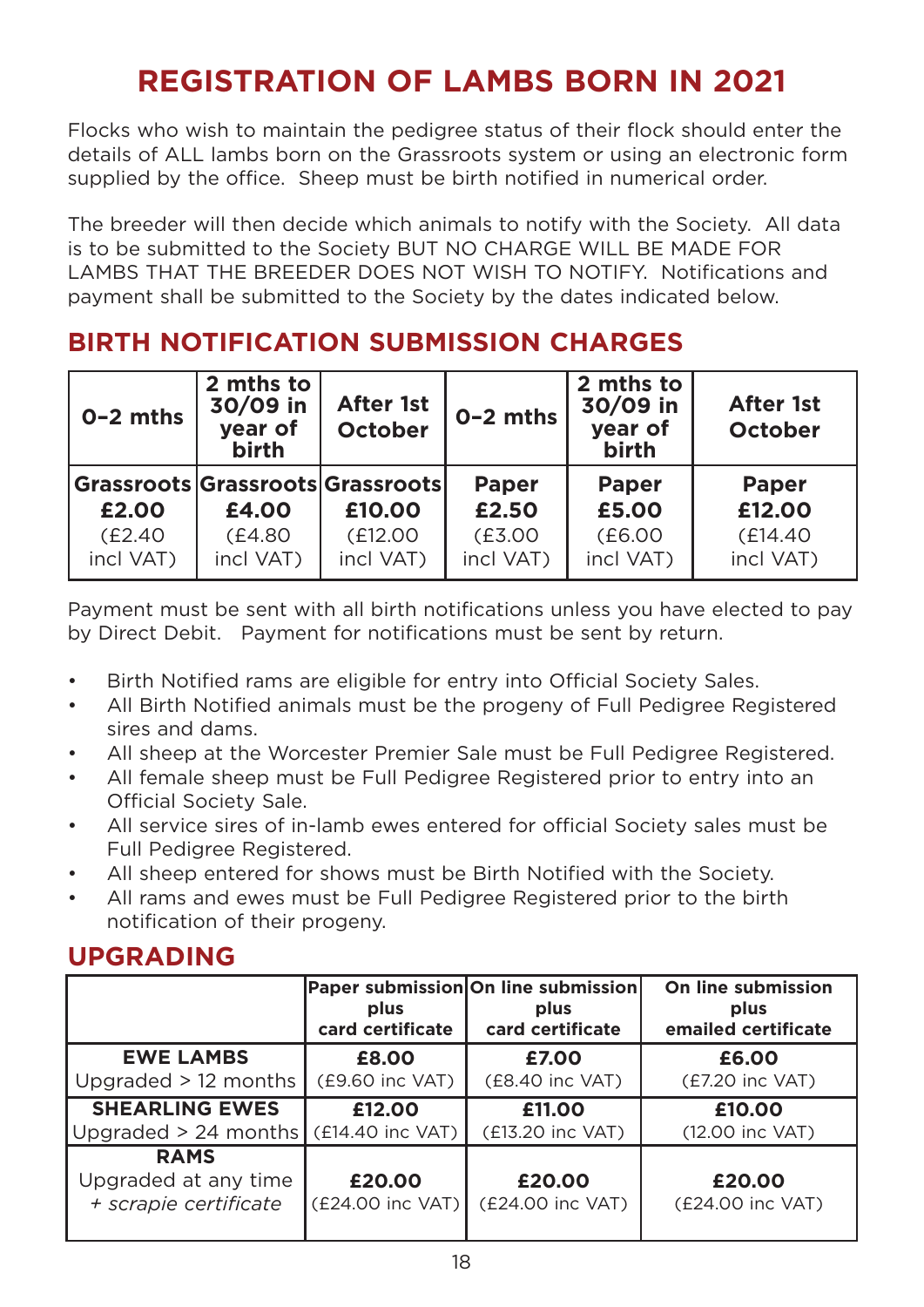A complete set of card certificates will be printed for the Worcester Premier Sale and all Society female sales.

#### **SCRAPIE TESTING FOR RAMS**

All rams born on or after 1st December 2013, upgraded to full pedigree, must have an individual test result for Scrapie genotype submitted to the office. This information will be entered onto the sheep database and appear on the pedigree certificate and in Society sale catalogues

#### **CHAROLLAIS LAMBING YEAR**

The official start date for the Charollais breeding season will be 7th July each year. Pedigree Charollais sheep should therefore neither be artificially inseminated nor run with the ram prior to this date. The lambing year for Charollais runs from 1st December to 30th November in each year.

Lambs may only be Birth Notified with the Society by the owner of the ewe at the time of birth.

### **NAMES FOR FULL PEDIGREE RAMS**

We encourage members to give rams a name at the time of upgrading. Names for 2019 born rams should begin with the letter "U"

Names for 2020 born rams should begin with the letter "V"

Names for 2021 born rams should begin with the letter "W"

The naming of females is at the discretion of the breeder. This information is not logged on the pedigree database (with the exception of females entered in the Worcester Premier Sale).

### **EMBRYO TRANSFER & ARTIFICIAL INSEMINATION**

Applications to register lambs born by embryo transfer and / or artificial insemination must be accompanied by a certificate signed by the veterinary surgeon carrying out the work. This must certify the identity of the sire and dam and recipient ewe where applicable.

### **RAMS**

If your lambs are sired by natural service by a ram not in your ownership, you must apply for a "Ram Service Form" which should be completed and signed by the ram owner. This form must be included with the registration forms. If birth notifying lambs via Grassroots, a form is automatically sent to the ram owner, so no action is required by you. If ewes are purchased from a society sale where details of the service sire are printed in the catalogue, it is not necessary to submit a ram service form.

### **REGISTRATION OF CHAROLLAIS FROM OTHER COUNTRIES**

The Society will enter into the breeding book, animals of the same breed, line or cross that are eligible for entry under the Society's breed criteria, without discrimination on account of their country of origin.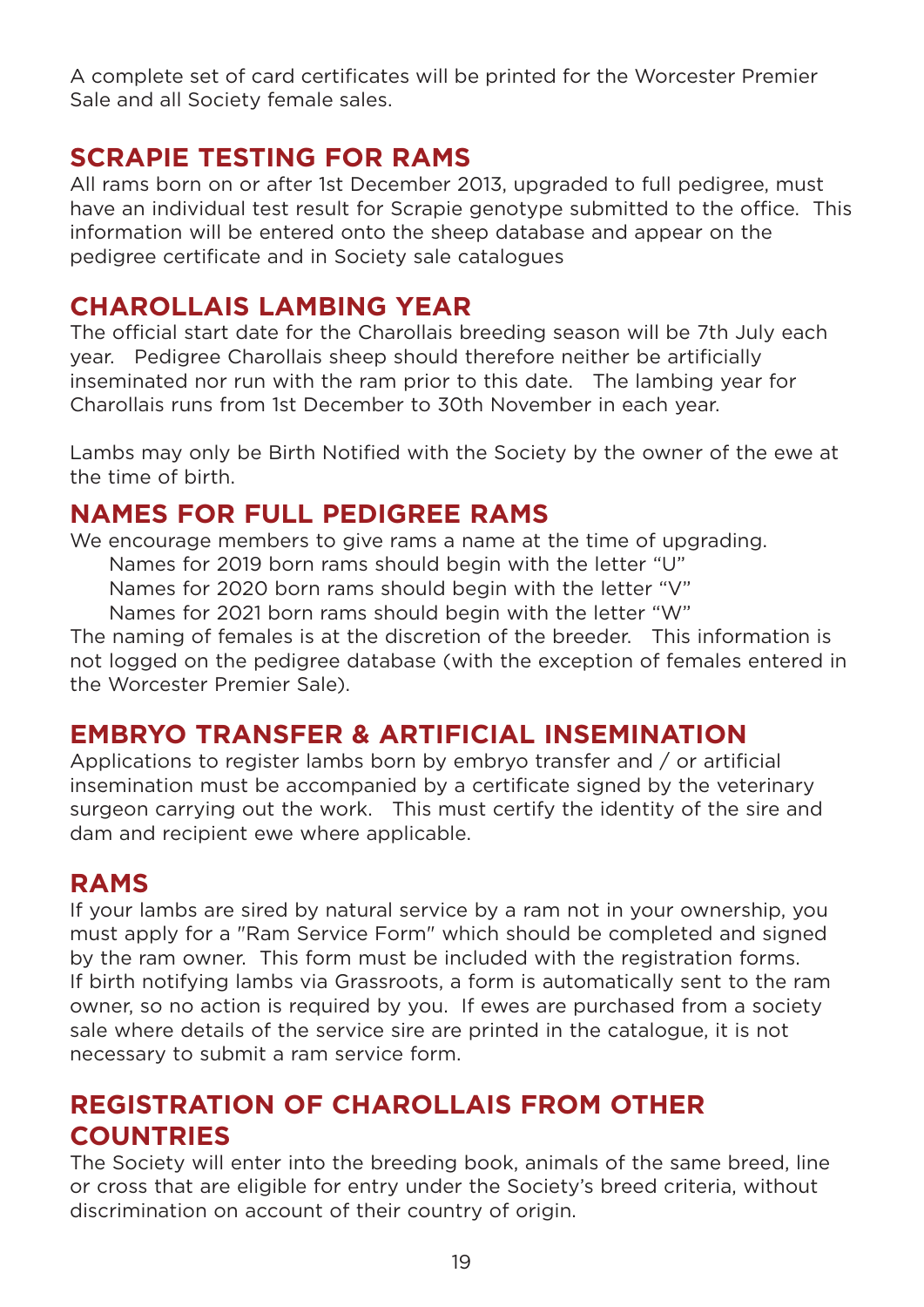### **BREED STANDARD**

This breed standard should be used by breeders to make their selection of breeding stock. Judges also will apply this standard in their assessment of animals at shows.

#### **GENERAL**

The Charollais breed is a terminal sire breed so emphasis on selection should be placed on its excellent fleshing qualities and growth. The purpose of the breed is to breed rams for crossing with commercial ewes to produce quality meat lambs for slaughter. Easy lambing is an important trait associated with the breed; so skeletal structure is essential. The fineness of bone of the breed also contributes to the higher killing out % of their progeny. Selection and assessment of the breed falls into two categories; structural correctness and breed characteristics.

### **STRUCTURAL CORRECTNESS**

**Teeth** - Teeth should ideally be short, straight and directly onto the pad. Deviations away from this optimum either back, forward or splayed are undesirable.

**Feet and Pasterns** - Feet should be neat and balanced, cleats should not be open nor misshapen. Pasterns should be short, straight and upright.

**Shoulders and Topline** - Shoulders should be well fleshed and level. They should not be narrow and pointed nor too heavy and coarse. The breed should not carry excessive fat over the shoulder. Topline should be strong and level with good length.

**Front Legs** - Straight, balanced legs are most desirable; neither too close nor too wide apart. They should be a good colour. Bone should neither be too fine or heavy. Soundness of movement is important.

**Back Legs** - Legs should be set well apart but not extreme. There should be good definition of hock; not over bent or too straight. Again bone should neither be too fine or heavy. Good balanced mobility is important.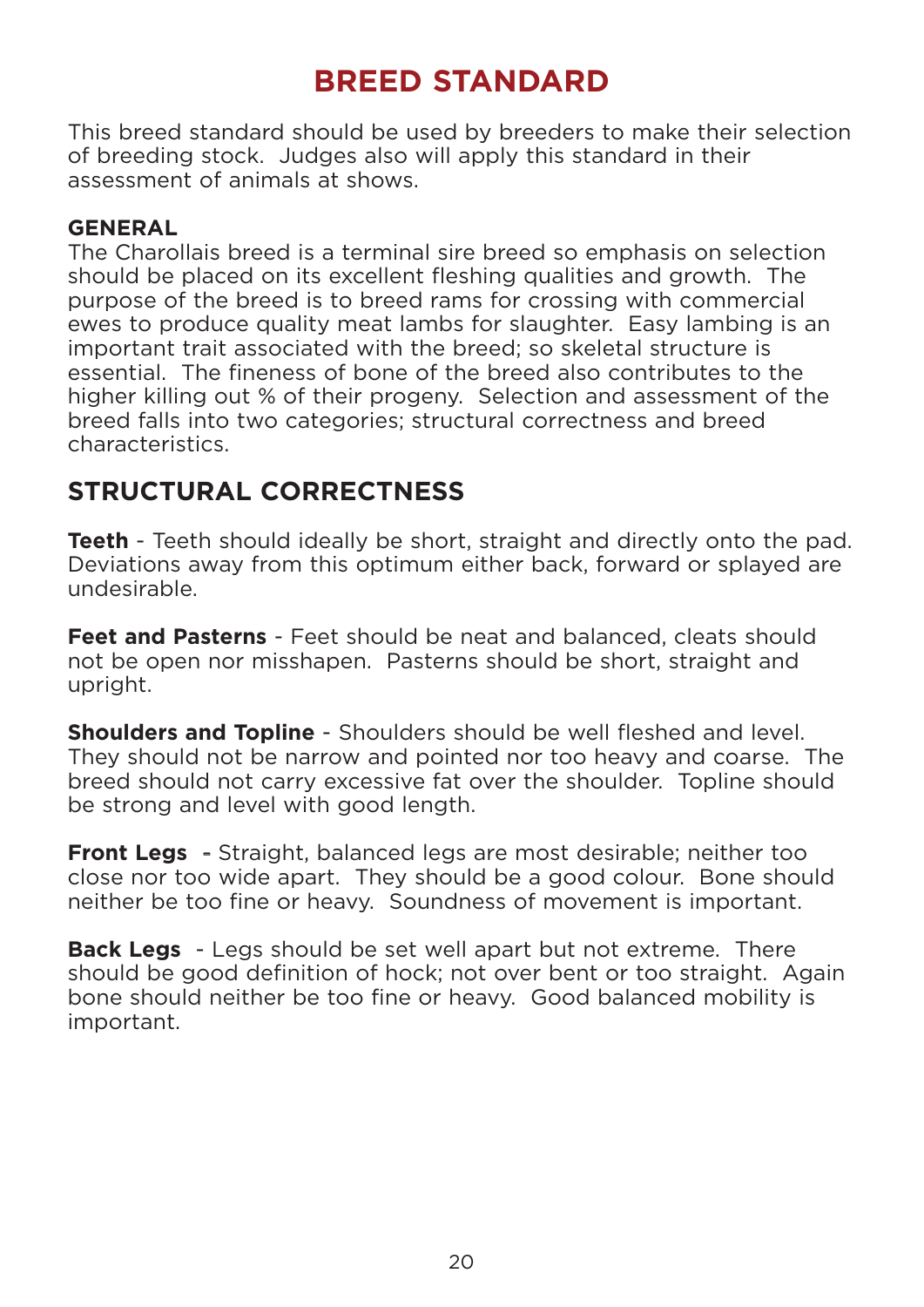![](_page_20_Picture_0.jpeg)

### **BREED CHARACTERISTICS**

**Loin** This should be long, wide and deep. The eye muscle should be full. Animals should not be over fat across the loin.

**Gigot** The gigot should be thick, deep and full. The rump should be thick and wide. Narrow, sloping rumps are undesirable.

**Growth** Growth is important in the breed, therefore well grown sheep are of merit. However sheep that are just tall and without good fleshing qualities are not of merit. Big is only beautiful if accompanied with good loin and gigot.

**Head** A good Charollais head is full of character, alert without wool. The skin colour is pink with a varying amount of creamy, sandy or white coloured hair. The varying amount of hair gives animals within the breed a difference in appearance. A distinctive feature of the breed is a white flash above each eye. Regional / breeder preferences as to amount and colour of head hair are acceptable. Heads should not be too small in the muzzle and should be broad between the eyes. Females should have a kind head and rams a stronger masculine head.

**Fleece** The breed should have a good quality fleece; dense but not too long nor open. It should be complete over the body without breaks but not extending down the legs or over the head.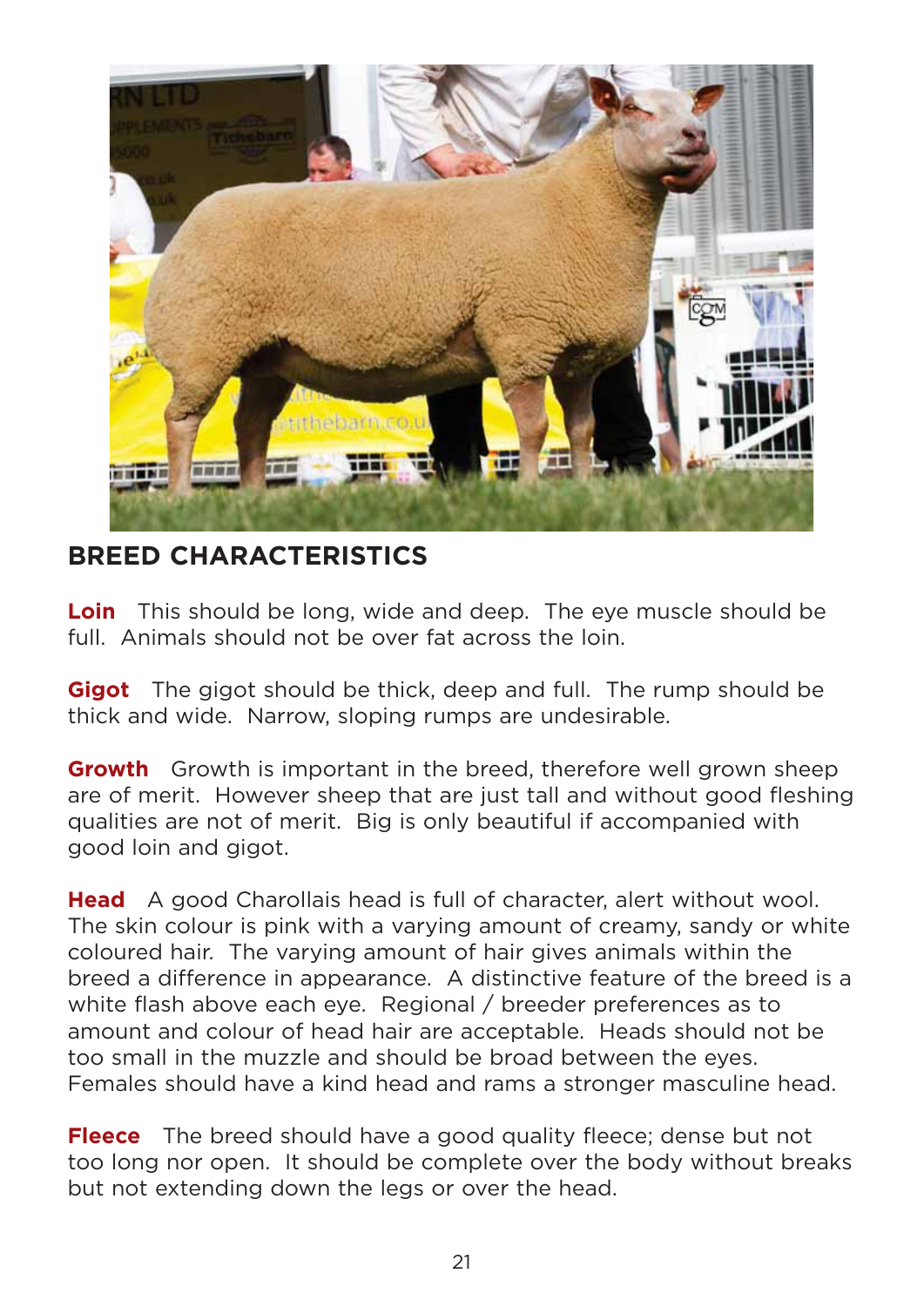### **SHOWING REGULATIONS**

- 1. All sheep must be identified as specified by the Society and current UK legislation and registered with the Society.
- 2. Sheep must be shorn bare on or after 1st December
- 3. With regard to the haltering of sheep for show, exhibitors must adhere to the regulations of the relevant Show Authority and the direction of the stewards.
- 4. The exhibition of sheep with black spots is discouraged.
- 5. The exhibition of sheep with shaved heads is strongly discouraged and judges are encouraged to discriminate against animals presented in this manner.
- 6. Exhibitors may use natural colouring to enhance the appearance of their animals.

![](_page_21_Picture_7.jpeg)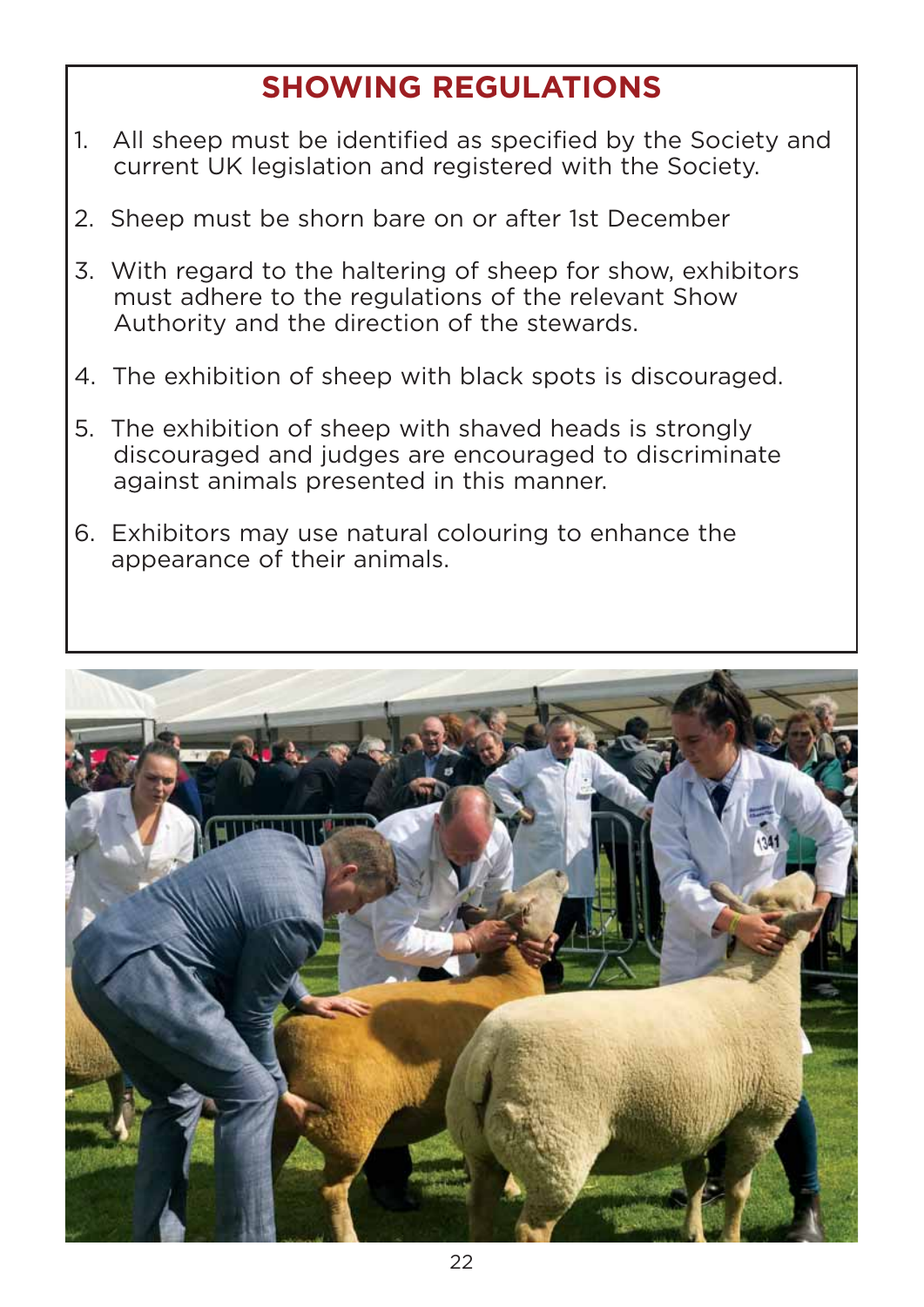### **CHAROLLAIS SHEEP SOCIETY INFORMATION FOR NEW FLOCKS OWNERS**

### **MAEDI VISNA – ACCREDITATION SCHEME**

Maedi Visna is a disease of sheep. Since the first Charollais sheep were imported from France they were all tested to be clear of this disease. From that date we have encouraged our breeders to remain free of the disease.

#### Northern Ireland is Maedi Visna clear and therefore does not have a scheme for flocks.

This is achieved through an accreditation scheme, which is run by the SRUC's Premium Sheep and Goat Health Scheme. Maedi Visna is a slow degenerative disease which can cause severe economic losses in infected sheep flocks through deaths from pneumonia and wasting and its knock-on effects such as poorer fertility, reduced milk production resulting in increased lamb losses and lower weight gains in lambs. There are also losses from the premature culling of adult sheep because of mastitis, occasionally arthritis and paralysis.

SAC vets are urging sheep farmers who sell breeding sheep to join the Maedi Visna (MV) Accreditation Scheme, as the disease becomes more common in non-accredited flocks. SAC Veterinary Investigation Officer said: "Some farmers may think because MV is not widely recognised. that it is not worth joining the scheme but the incidence of MV is increasing."

All our official Society sales are for sheep from MV Accredited flocks (with the exception of Exeter that has a non-mv section), so you can purchase in the knowledge that these animals have been tested free from this disease. We would urge all new flocks to join the Maedi Visna Accreditation Scheme. It is best to contact the scheme prior to moving accredited sheep onto your holding. If you have recently purchased stock then you should contact the

#### **Sheep & Goat Health Scheme, Greycrook, St Boswells, TD6 0EQ Telephone: 01835 822456 Email: psghs@sac.co.uk for full details of the scheme.**

### **SCRAPIE GENOTYPING**

Most farmers will be aware of the disease scrapie to which all sheep breeds are susceptible. Those who have experienced the disease in the past will inform you just how devastating it can be. However the sheep industry was fortunate to have a government backed scheme to help eradicate the disease. This was through the blood testing of animals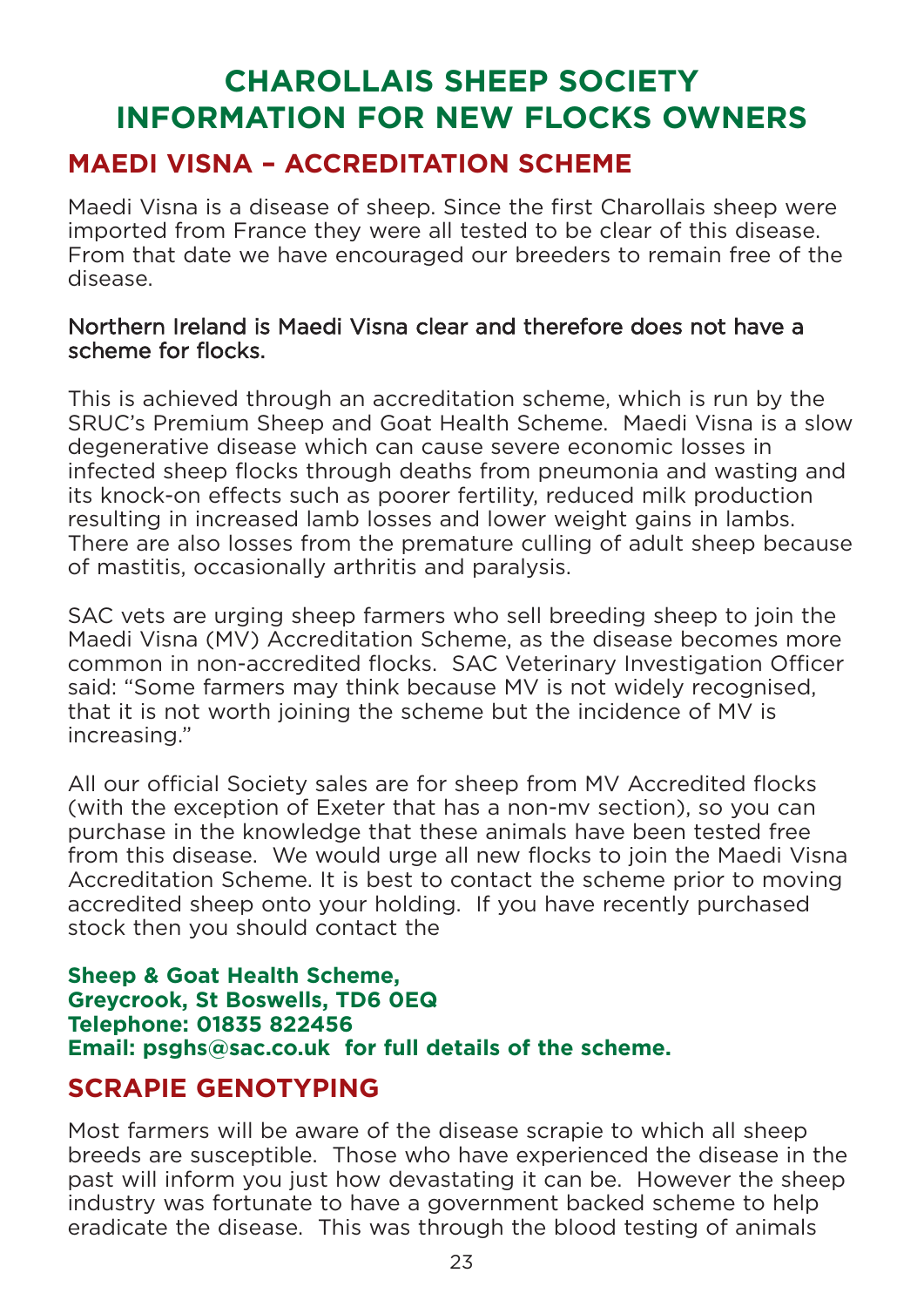and looking at their DNA to identify those animals which are most resistant to the disease. Through the use of resistant genotypes the disease can be completely avoided. We were lucky within the Charollais breed that our genotype profile was relatively simple and the supply of the most resistant genotypes plentiful.

The national scheme finished in 2009, but we are still able to test our animals through commercial genotyping service providers.

The results from these tests gives the following genotypes : **ARR/ARR (Group 1)** This is the most resistant genotype **ARR/ARQ (Group 2)** Virtually resistant genotype

Scrapie has been identified in the Charollais breed in all the following genotypes:-

## **ARQ/ARQ VRQ/ARQ ARR/VRQ**

### **ARQ/VRQ VRQ/VRQ**

We would encourage members to keep testing their stock. At our breed Premier Sale held at Worcester Market at the end of June, all the stock are tested and have genotype ARR/ARR. Also all rams born in the 2014 year and later will have to submit an individual test result for scrapie genotype, before they can be upgraded to Full Pedigree Status.

Contact the Society if you wish to arrange for some of your flock to be tested. We can supply you with testing kits.

### **SCRAPIE MONITORING SCHEME**

The Scrapie Monitoring Scheme is run by SRUC as part of the SGHS operation. If you wish to join the scheme contact them for details.

There are advantages within the rules for scrapie genotype ARR/ARR animals; but breeders will have to support this information with documentation from an authorised laboratory.

The main reason for joining the Monitoring Scheme is to allow for the export of animals to EU Countries and Northern Ireland. Export of ARR/ARR animals from non-monitored flocks is also allowable. To facilitate trade many flocks who take part in female sales have joined the scheme.

Council felt that it should be the choice of individual flocks if they still wish to continue with the scheme. Facilities for tested ARR/ARR animals will be provided at our official in-lamb ewe sales. This scheme is different from individual testing and is primarily to facilitate export of stock.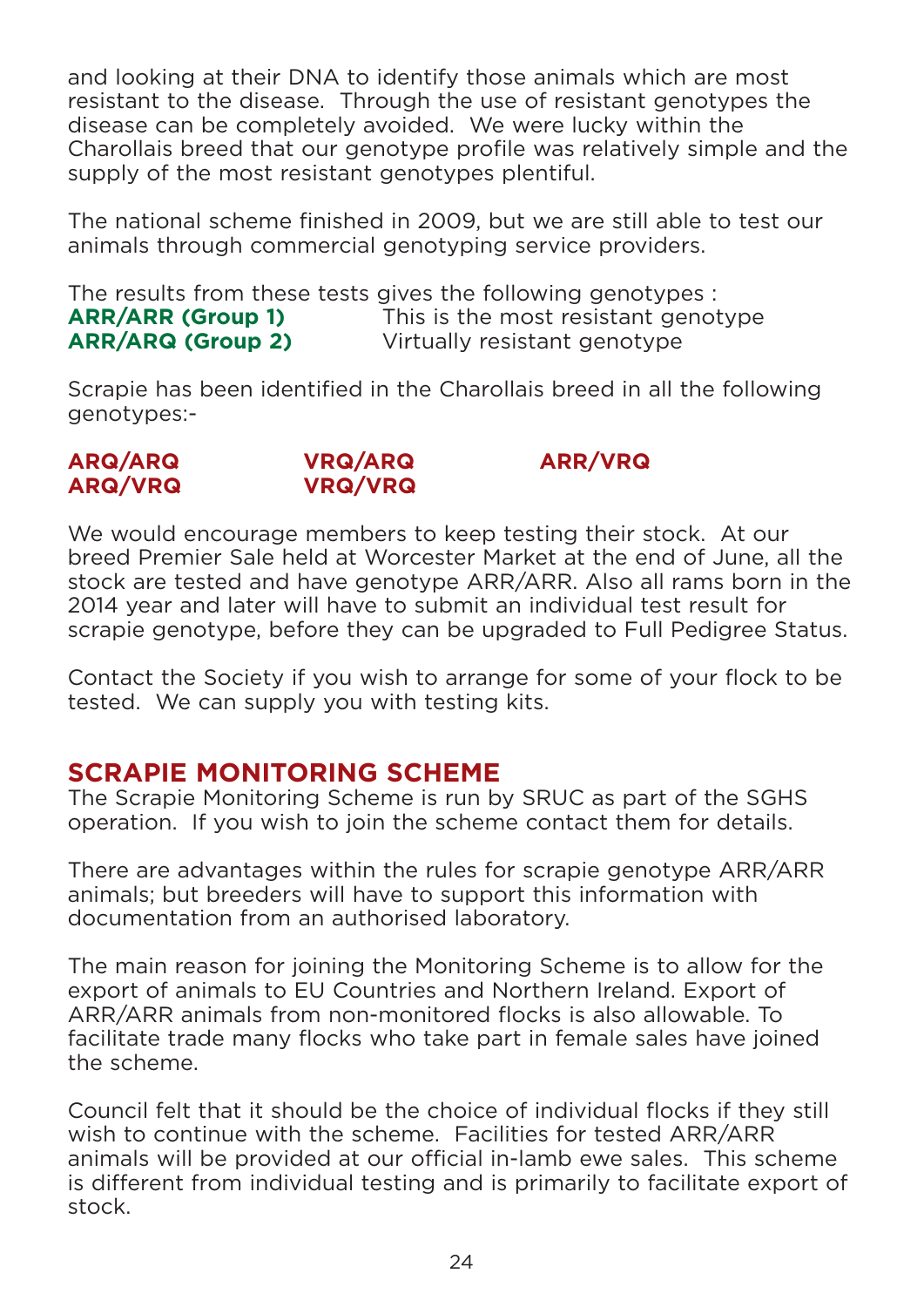**Contact for scheme details and application forms : Premium Sheep and Goat Health Schemes Greycrook, St Boswells, TD6 0EQ Telephone: 01835 822456 Email: psghs@sac.co.uk**

#### **PERFORMANCE RECORDING**

It is Society policy to encourage the use of genetic evaluation to enable Charollais breeders to make genetic improvements to carcase quality and the growth rates of the breed. Signet provide the genetic evaluation and performance recording service for Charollais breeders.

Currently there are approximately 60 flocks performance recording over 4,000 lambs a year. To search flocks, animals and animals for sale go to: www.signetdata.com

All sheep in recorded flocks can be directly compared to other Charollais using 23 EBVs and two Indexes. To find the sheep with the top genetic merit use searches and reports (which are updated monthly): stock sires, shearling rams, ram lambs and the 'High Five Report' (top ranked ram lambs from each flock).

Reports can be viewed on the Charollais website or by following the links to:

Ram Lambs - signetdata.com/breed-summary/charollais/ramlambs Shearlings - signetdata.com/breed-summary/charollais/shearlings Stock Sires - signetdata.com/breed-summary/charollais/stockrams

In catalogues, the breed benchmark is published and is updated annually. This shows how a sheep's genetics rank compared to the rest of the breed, use the benchmark to select sheep in the top 50%, 25%, 10% and 5% for an EBV and Indexs. Catalogues also include a brief explanation of how each EBV relates to on farm performance.

For more information on performance recording your flock please contact:

**SIGNET BREEDING SERVICES Samuel Boon AHDB Beef and Lamb Signet Breeding Services, Stoneleigh Park, Kenilworth, Warwickshire. CV8 2TL Tel: 024 7647 8829 Email: samuel.boon@ahdb.org.uk**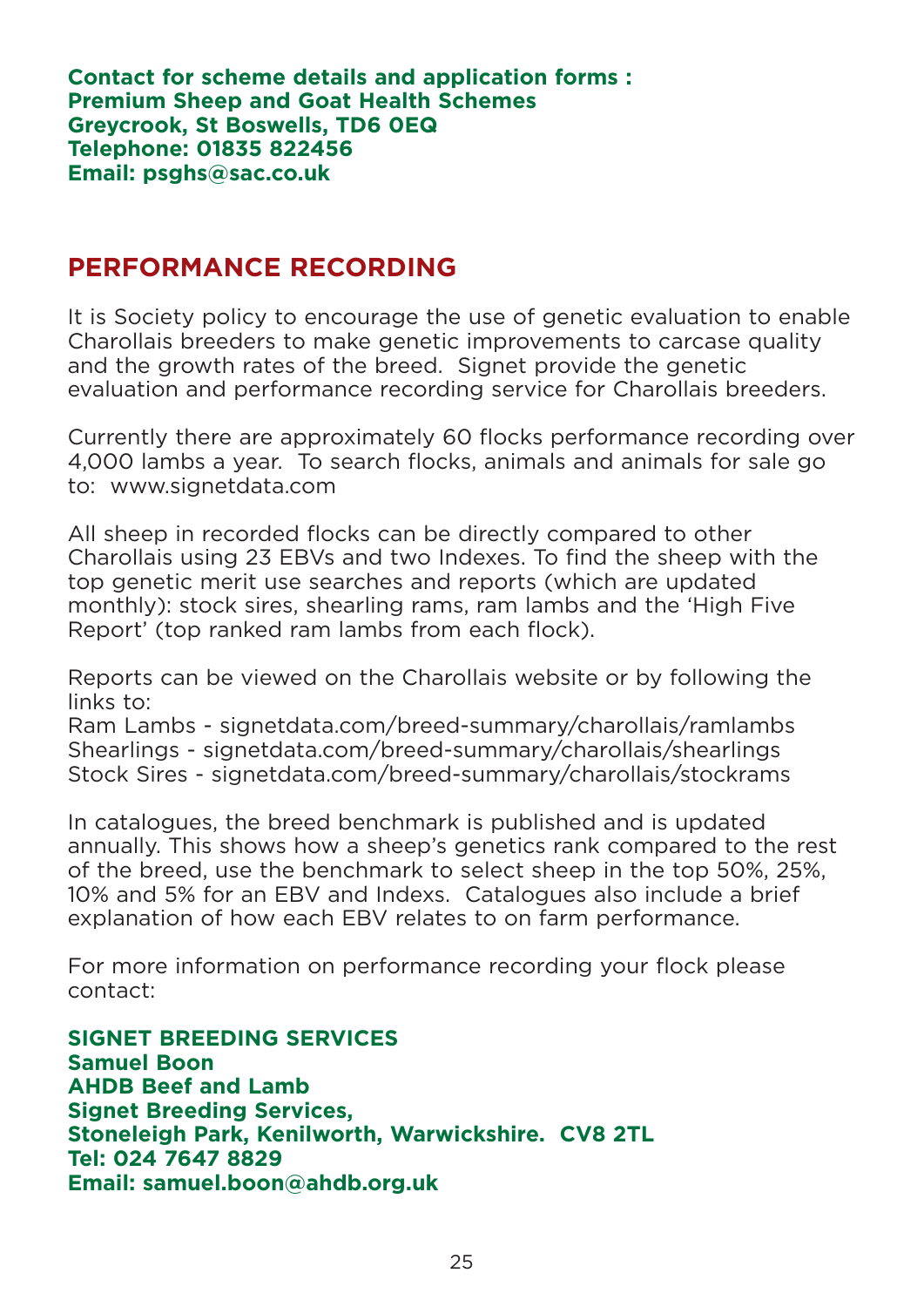### **MEMBERSHIP BENEFITS**

**Membership** Full Membership £55.00 per year (inclusive of VAT) Associate Membership £25 per year (Zero rated for VAT) FREE membership for younger breeders 21 and under. 10 year membership £550.00 (inclusive of VAT)

Membership runs from 1st January each year and all members will be sent an invoice for their subscription. In order to qualify to register sheep, enter sales held under the auspices of the Society or exhibit sheep at county shows subscriptions to the Society must be paid in full.

**Gift Aid** As a Registered Charity the Society is able to claim Gift Aid on Subscriptions. If you haven't completed a form please contact the office.

**Flock Registration** New flocks must be registered with the Society for a fee of £30.00 plus VAT. The member can chose the name for their flock and the Society will allocate the prefix letters.

**Voting Rights:** Fully paid up members (Full and Associate) may vote at General Meetings and at the Annual General Meeting. One subscription allows one vote.

**Publications:** All paying members may receive the following publications f.o.c:

- 
- ◆ The Society Year Book → ◆ Charollais Times (hard copy on request)
- ◆ Sale Catalogues (on request) ◆ The Members Handbook

**Society Events** All Full & Associate Members will be advised of all Society Events held nationally and meetings within their region.

**Promotional Items** A range of promotional wear is available for members to purchase and can be personalised to promote their flock.

**Change of Address** Members should notify the Society in writing.

**Transfer of Membership/Flock Prefix** This may only be transferred to a member of your immediate family.

**Under 21 Membership -** This category of membership will not be able to register sheep in their ownership and they will receive all their information by email - no printed copies of publications will be sent.

**Resignation** You must notify the Society in writing if you wish to cancel your membership. If you pay by direct debit you must also cancel the instruction with your bank. No refunds will be issued against resignations received one month after the subscription renewal date.

**Payment of Accounts** Payment can be made by Ebanking (details below), by cheque or by card payment over the phone. Cheques will incur a £1.50 admin charge.

**Bank: Barclays Sort Code: 20-99-08 Account No. 30196851** Please use your Flock letters as the reference for your payment.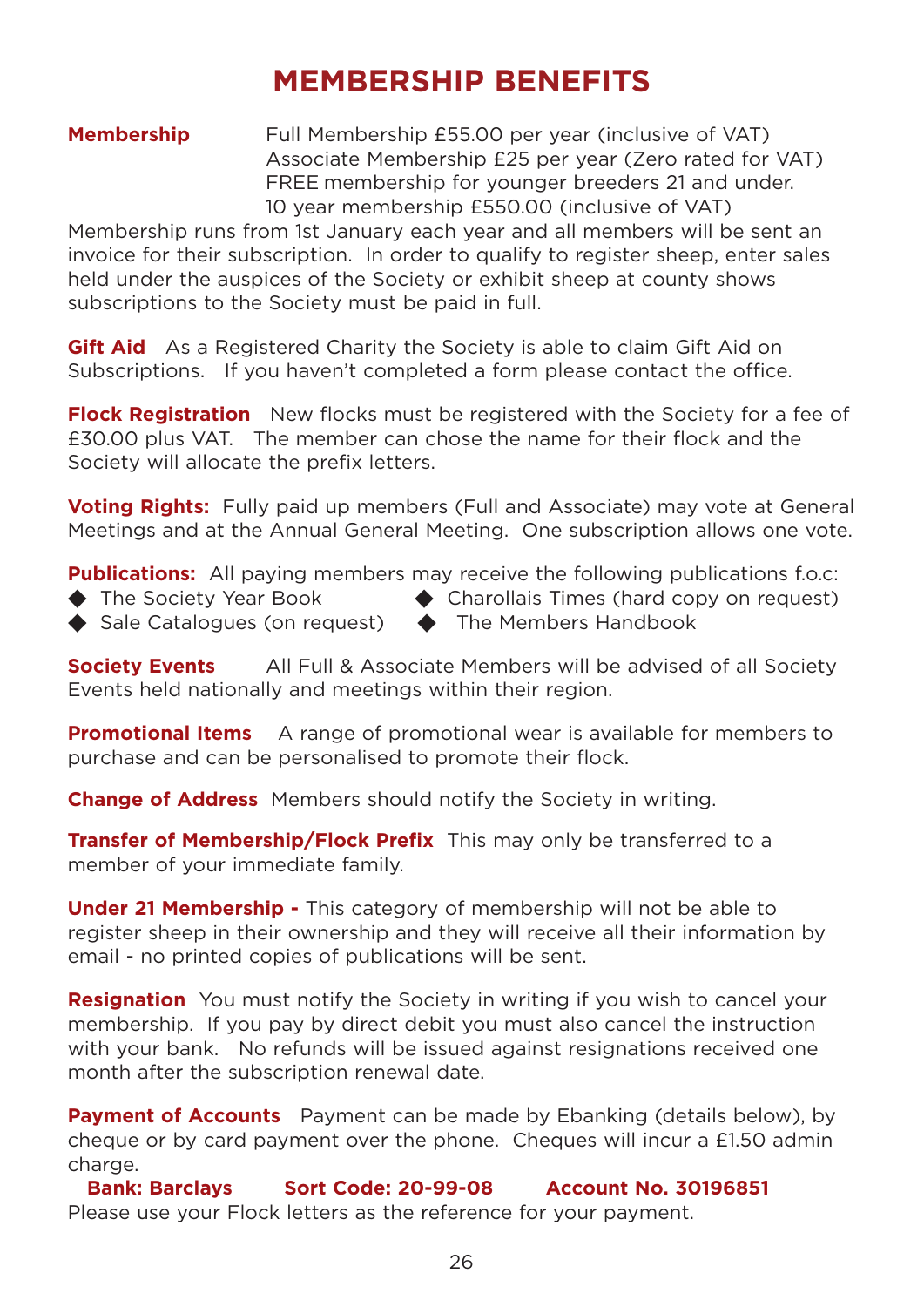### **COUNCIL OF MANAGEMENT**

The Council is comprised of the National Chairman, an elected Member (Regional Chairman) from each region and the retiring National Chairman who remains on Council for a further year. Elections in each region will take place by postal ballot to appoint a Regional Council Member who will be eligible to serve on the Council of Management for a period of 3 years and will be subject to re-election at the end of that period. A Retiring Member shall not be eligible for re-election if he has served two consecutive terms of 3 years on the council immediately prior to the proposed election.

#### **COUNCIL OF MANAGEMENT 2021/2022**

| <b>Region</b>           | <b>Chairman</b>         | <b>Date of Election</b> |
|-------------------------|-------------------------|-------------------------|
| National Chairman       | <b>Charles Sercombe</b> | 2021                    |
| Immediate Past Chairman | Arwyn Thomas            |                         |
| Scotland                | <b>Russell Gray</b>     | 2020                    |
| North of England        | David Norman            | 2019                    |
| East of England         | <b>Stuart Dunkley</b>   | 2021                    |
| <b>Central England</b>  | Cecil Thomas            | 2019                    |
| Wales                   | <b>Adrian Davies</b>    | 2021                    |
| South West England      | Amy Pedrick             | 2020                    |
| Northern Ireland        | Sheila Malcomson        | 2021                    |

The Council of Management meets four times per year. If there are any issues which you wish to be discussed at a Council Meeting, then please either contact your Regional Chairman or speak/write directly to the office. A report on the matters discussed at all Council Meetings is published in Charollais Times.

#### **MEETING DATES 2021**

Tuesday 4th May  $@$  7pm  $\overline{AB}$  AGM will be via Zoom

Regular Council meetings will be held by Zoom during the year. Autumn meetings TBC.

#### **REGIONAL COMMITTEES**

These comprise of the Regional Chairman, Regional Vice Chairman, Regional Secretary and elected Committee Members. Some regions appoint area Co-ordinators and/or Publicity Officers.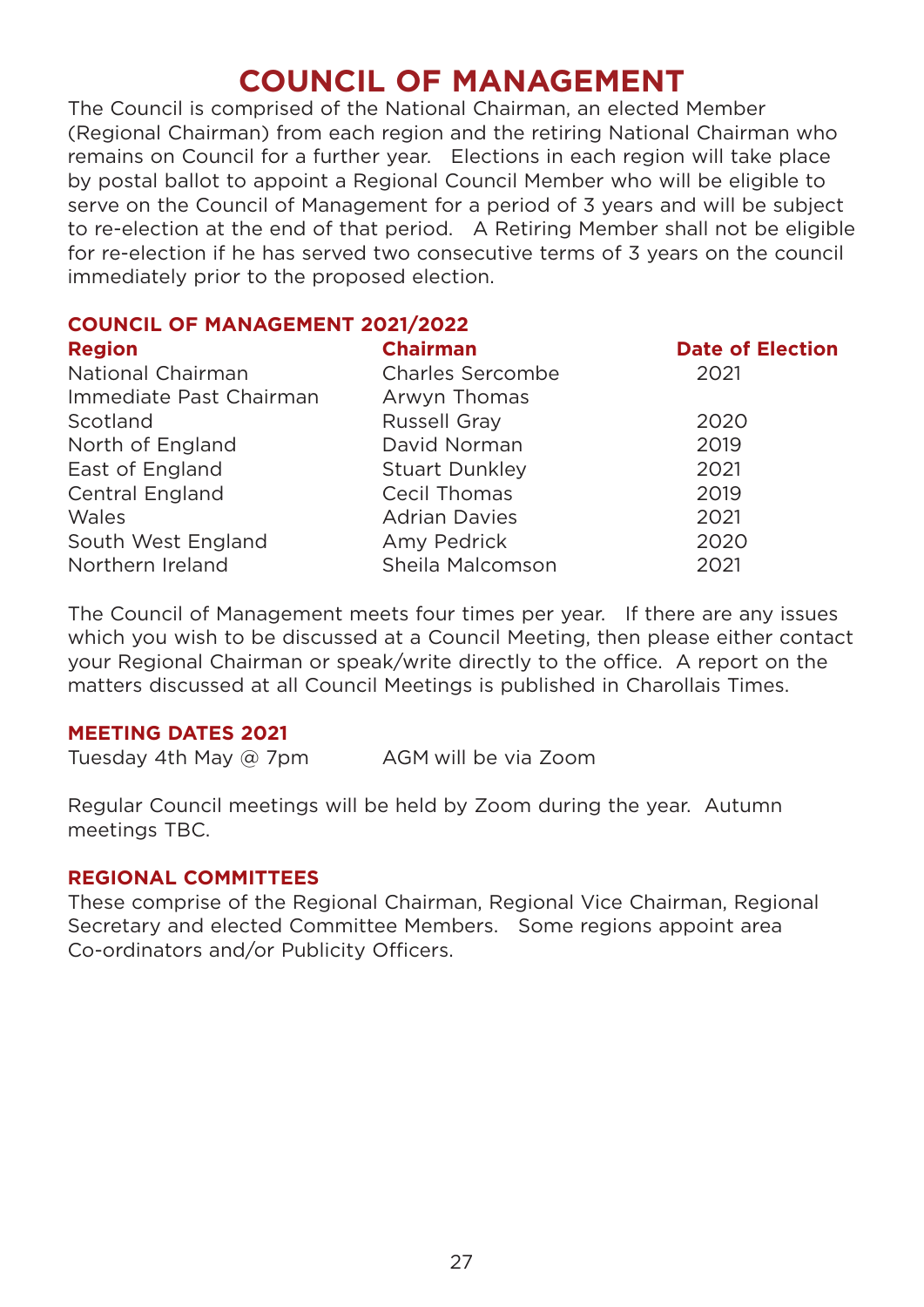## **EVENTS 2021**

At the time of going to print, the following shows are taking place however, due to the ongoing Covid restrictions, please check the various websites listed for updates nearer to the time the events are due to take place.

The Charollais Sheep Society will not have any exhibition stands this year, but hope to return in 2022.

**Balmoral Show – 22nd - 25th September 2021 Balmoral Park, Belfast - www.balmoralshow.co.uk**

#### **Devon County Show – 2nd July - 4th July 2021 Westpoint, Exeter - www.devoncountyshow.co.uk**

#### **Royal Cornwall Show – 9th - 11th September 2021 The Showground, Wadebridge - www.royalcornwallshow.org**

## **Great Yorkshire Show – 13th-15th July 2021**

**Harrogate, North Yorkshire - www.greatyorkshireshow.co.uk**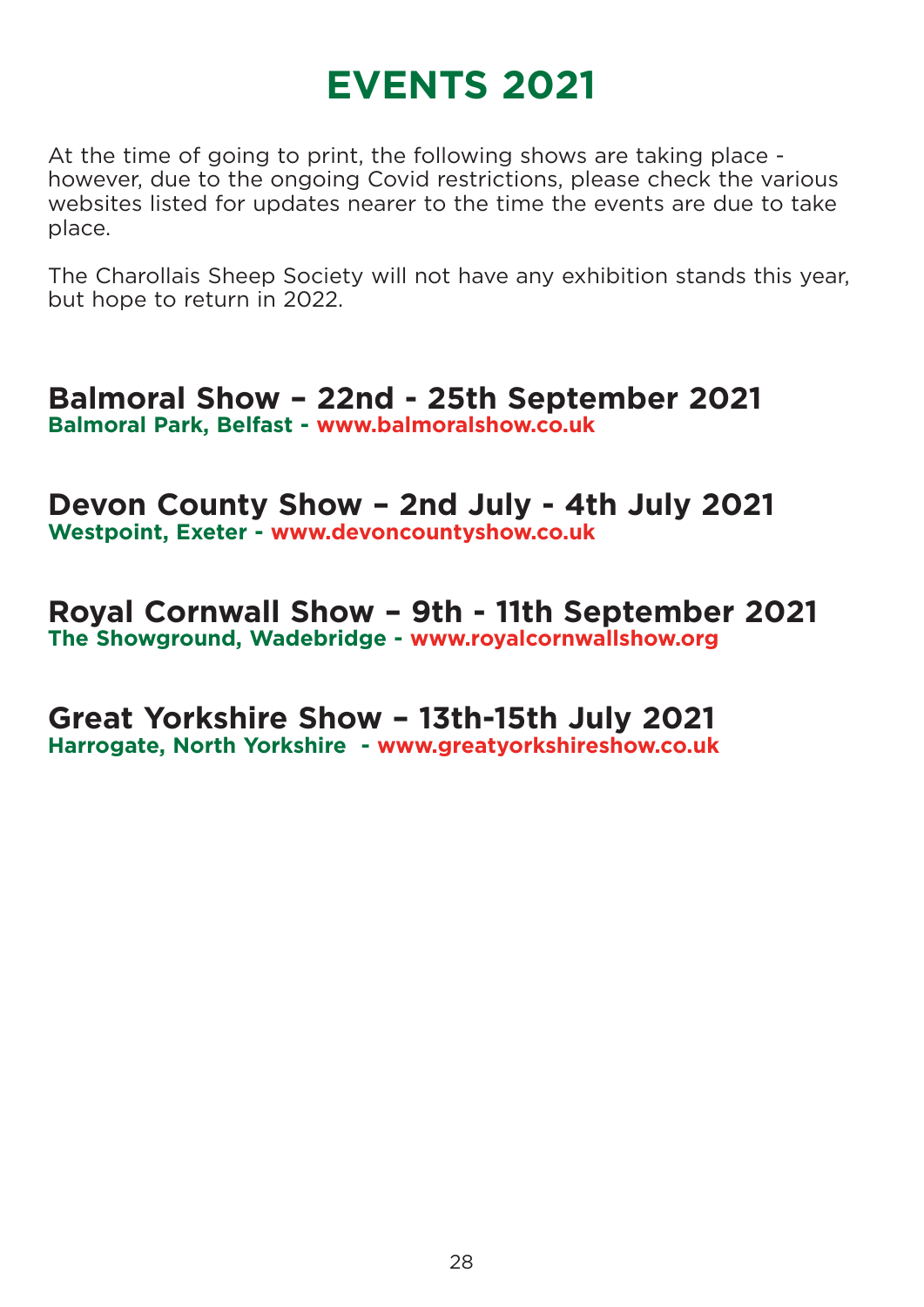## **USEFUL CONTACTS**

#### **Northern Ireland Members contact**

Department of Agriculture, Environment & Rural Affairs, Dundonald House, Upper Newtownards Road BELFAST BT4 3SB Tel: 0300 200 7852 www.daera-ni.gov.uk

#### **SCRAPIE MONITORING**

Premium Sheep & Goat Health Sch. SAC Veterinary Services Greycrook, St Boswells TD6 0EQ Tel: 01835 822456 www.sheepandgoathealth.co.uk

#### **MV ACCREDITATION**

Premium Sheep & Goat Health Schemes Tel: 01835 822456 Email: psghs@sac.co.uk www.sheepandgoathealth.co.uk

#### **SIGNET BREEDING SERVICES**

Samuel Boon AHDB Beef and Lamb Signet Breeding Services, Stoneleigh Park, Kenilworth, Warwickshire. CV8 2TL Tel: 0247 647 8829 Email: samuel.boon@ahdb.org.uk www.signetfbc.co.uk

#### **ADHB BETTER RETURNS PROGRAMME**

Agriculture and Horticulture Development Board, Stoneleigh Park, Kenilworth, Warwickshire, CV8 2TL. Tel: 0247 669 2051 Email: BeefLamb.Admin@ahdb.org.uk www.beefandlamb.ahdb.org.uk

#### **QUALITY MEATS SCOTLAND**

Rural Centre, West Mains, Ingliston, Newbridge EH28 8NZ Tel: 0131 510 7920 www.qmscotland.co.uk email: info@qmscotland.co.uk

#### **H.C.C. (Meat Promotion Wales)**

Ty Rheidol, Parc Merlin, Aberystwyth. SY23 3FF Tel: 01970 625050 Email:info@hybucig.cymru https://meatpromotion.wales/en

#### **IDENTIFICATION**

Allflex UK Group Ltd 1 Greencroft Industrial Park, Stanley, County Durham DH9 7YA Tel: 01207 523 175 www.allflex.co.uk email: sales@allflex.co.uk

Dalton ID Systems Unit 3 Northern Road, Newark, Nottinghamshire NG24 2EU Tel: 01636 700990 Email: info@daltontags.co.uk www.daltontags.co.uk

Shearwell Data Ltd Putham, Wheddon Cross, Minehead, Somerset TA24 7AS Tel: 01643 841611 Email: sales@shearwell.co.uk www.shearwell.co.uk

#### **GENERAL INFORMATION ON THE SHEEP INDUSTRY**

National Sheep Association The Sheep Centre, Malvern, Worcestershire WR13 6PH Tel: 01684 892661 Email: enquiries@nationalsheep.org.uk www.nationalsheep.org.uk

#### **MOVEMENT OF SHEEP DATABASE**

ARAMS Capita Customer Solutions Church House, Franklin Court, Priory Business Park, Cardington, MK44 3JZ Tel: 0844 573 0137 Email: bureauservice@arams.co.uk www.arams.co.uk